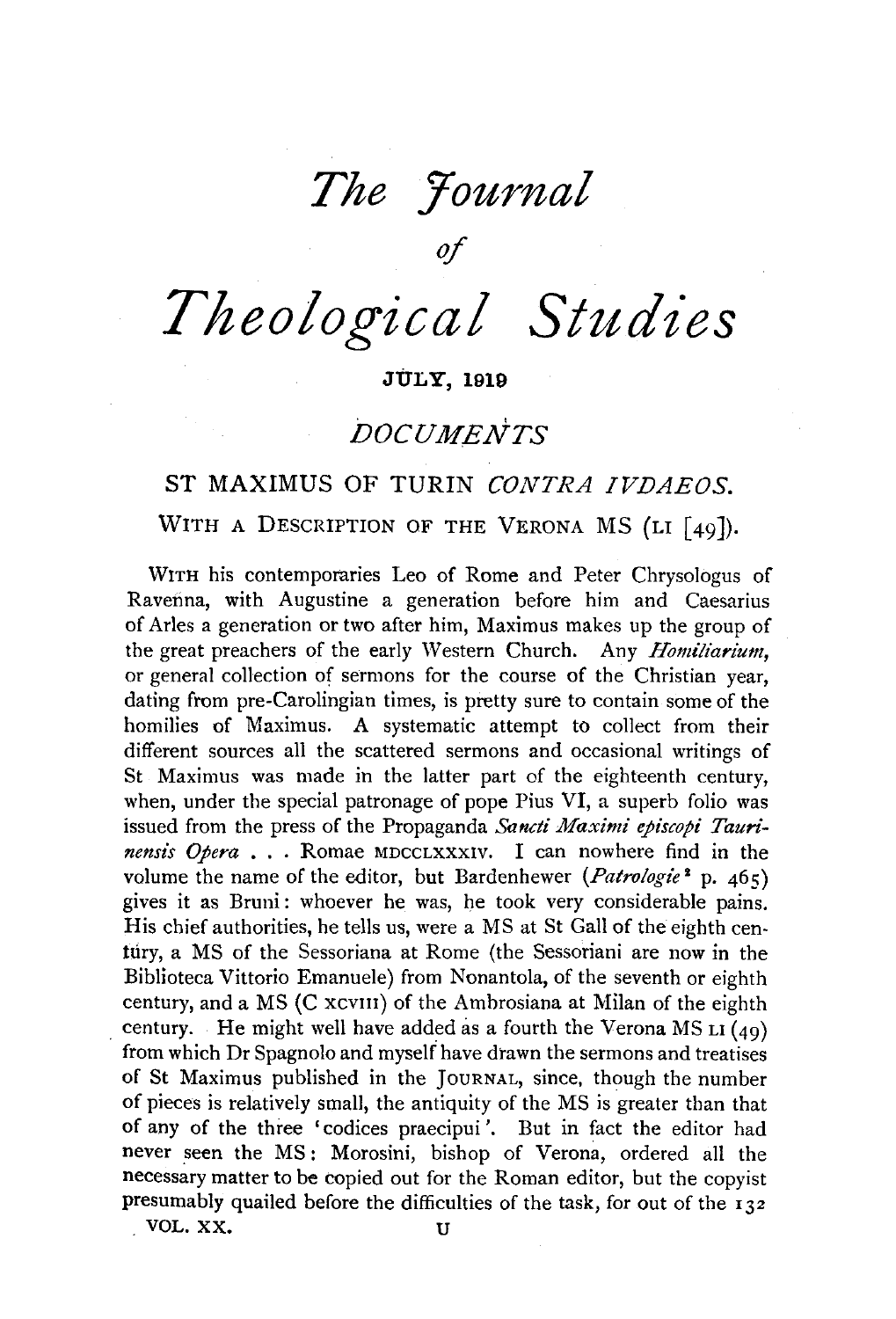leaves which contain sermons and treatises of St Maximus he only dealt with 8o, What he took and what he left, and what therefore remained over for the late Dr Spagnolo and myself, will be made clearer by the following table.1

Fol. I should come between fol. *39* and fol. 40 ; and was printed with fol. 40 ff in the JOURNAL for January 1915, see below.

Foll. 2-39 contain homilies on lections from the Gospels; but while they are, I think, continuous within their own limits, they lack both beginning and ending: something is lost before fol. 2 and something apparently after fol. 39, but how much it is impossible to say without knowledge of the quaternion signatures-if I am ever at Verona again, I shall hope to clear up this difficulty. These thirty-eight leaves purport to be reproduced in the  $1784$  edition, coll.  $751-782$ ; but it should be noted that the first homily of the MS, I suppose because it was imperfect, is printed last, coll. 778-782, and that one whole homily (foll.  $16 b - 17 b$  of the MS) is omitted. In about half of the twenty-three homilies a lacuna is marked, and to judge by our experience with other parts of this copyist's work, a good deal could probably still be deciphered by an expert student. The whole collection is labelled in the edition with the title *De capitulis evangeliorum-not* because any such title is found in the MS, but because Gennadius of Marseilles, *de vir. ill.* 4I, tells us that 'Maximus 'de capitulis Evangeliorum et Actuum apostolorum multa sapienter exposuit'. As a matter of fact there does not seem any reason to doubt that these homilies on foll. 2-39 are organically connected with the series that follow on foil. I, 40-77, though since there is a. lacuna between the two series (i.e., as above stated, after fol. 39 and before fol.  $\iota$ ) we cannot establish the fact,<sup>2</sup>

Foll. I, 40-77 contain the 'homilies on the festivals which were published for the first time in the JoURNAL (January and April 1915, April 1916; xvi  $161 - 176$ , 314-322, xvii 225-235). The collection commences in the middle of a sermon for Christmas Day: there follow sermons for Epiphany, Easter, Ascension Day (three), Pentecost; and these·sermons for festivals of our Lord are continued without break by sermons for festivals of Saints, namely Innocents' Day, St John

<sup>1</sup> I have drawn in this description partly on Reifferscheid's *Bibliotheca Patrum Latinorum ltalica* I (pp. 99-104), Vienna 1870, supplemented by my own an4

Dr Spagnolo's notes. Unfortunately I have no notes of the gatherings of the MS,.<br><sup>2</sup> I record here the passages of the Gospels on which the sermons are based, in the hope that the information may assist in reconstructing the lectionary system of the time and district of St Maximus: Mt. x 3 or parallel, Mk. vi 38, Jo. vii 28, Mk. iv 14, Mk. vi 31, Mt. ix 18, Mt. ix 20, Lk. xi 27; [on the five loaves and two fishes: omitted in the edition]; Lk. xviii 10, Mt. xxi 1, Mt. xiv 20, Mk. xii  $42$ . Jo. xi 1, Mt. xxvi 7, Mt. v 14, Mt. xvii 1, Lk. xii 50, Mk. ii 15, Lk. xv 12, Lk. xvi 19, Mk. viii 3, Mk. vii 25. The prominence of Marcan passages is noticeable.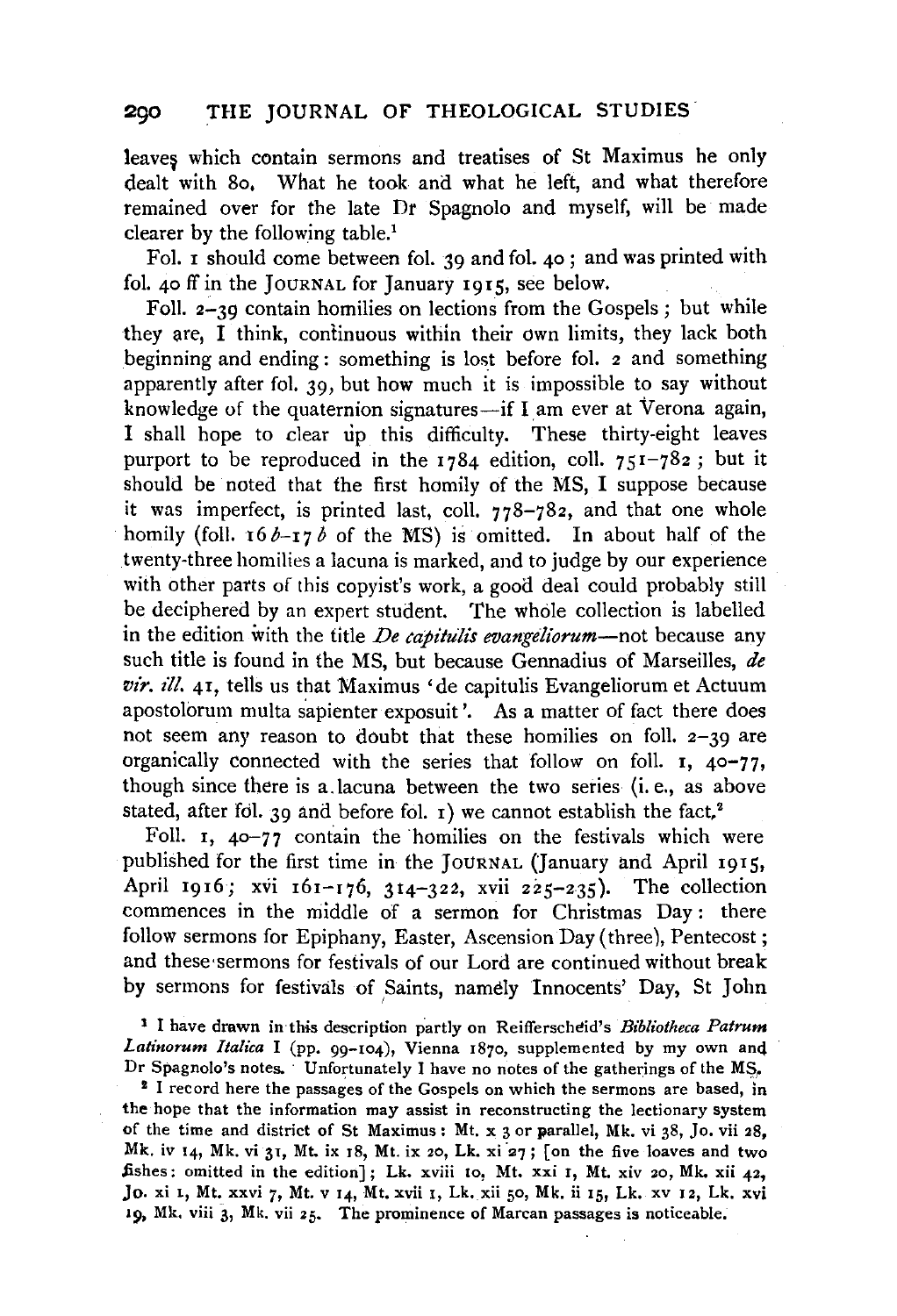Baptist, St Stephen, SS. Peter and Paul, St Cyprian, All Martyrs (three). Why this collection was not transcribed for the Roman edition one cannot tell ; one might conjecture that the transcriber was foiled by the state of the MS, though I doubt if this is so very bad for the first few of this set of sermons. Anyhow the indications point clearly, as far as they go, to a compact series of some forty sermons, the larger number on the Sunday lections, the remainder for the great festivals of the Christian year and for certain Saints' days, occupying the first seventyseven leaves of the MS,

Fol. 77 *b* closes with the title of a new work *Contra Iudaeos,* which covers all the next twenty-one leaves, ending on fol. 98 *b.* It was printed from this MS in the Roman edition, coll.  $735-750$ , as the fifth and last of the *tractatus* of St Maximus, and is reprinted on the present occasion in a far more adequate text. Some fifteen lines of the MS are all that have quite baffled Dr Spagnolo: we have had to mark only three gaps, while the eighteenth-century transcriber has twenty-two, some of them extending over nine or ten lines of the MS. Both the Roman edition and our own have, independently, inverted the order of the MS and given the treatise *Contra paganos* precedence over the companion treatise *Contra Iudaeos*: the motive was probably the same in both cases, namely, the expectation that the treatise against pagans would prove the more interesting of the two.

Fol. 98 *b* contains the commencement of the *Contra paganos,* which proceeds without break to its close on fol. 119 *a,* and is then, after the interval of a page (the intervening fragment appears to come from St Jerome), succeeded by a duplicate copy of the whole of the first two-thirds of the same treatise, foll.  $119 b - 132 b$ . It is difficult to explain the presence of this long doublet: it is certainly not a mere repetition, for the variations are sometimes serious, the first copy giving on occasion a different and longer text than the second. But in essentials the text is the same; and a careful scholar would of course have made use of both copies, if only to fill up the lacunae where the one was undecipherable from the clearer testimony of the other. In fact, in the portion common to the two copies there is only one passage (1. 283) where both are illegible, yet the Roman edition (coli. 721-734) neglects the second copy altogether. Both copies were used in the edition published in the JOURNAL, July 1916 (xvii 321-337).

Here ends the series of the writings of St Maximus.

Foll.  $133 a - 136 a$  contain a discourse which was printed in the JOURNAL for October 1911 (xiii pp. 19-28) under the title  $\epsilon$  An Arian Sermon', Foll. 136  $a-139b$  give, according to Reifferscheid, a sermon of

St Augustine, no. 350 in the Benedictine numeration. Foll. 139 b to the end (fol. 157 b) contain a fragment of an otherwise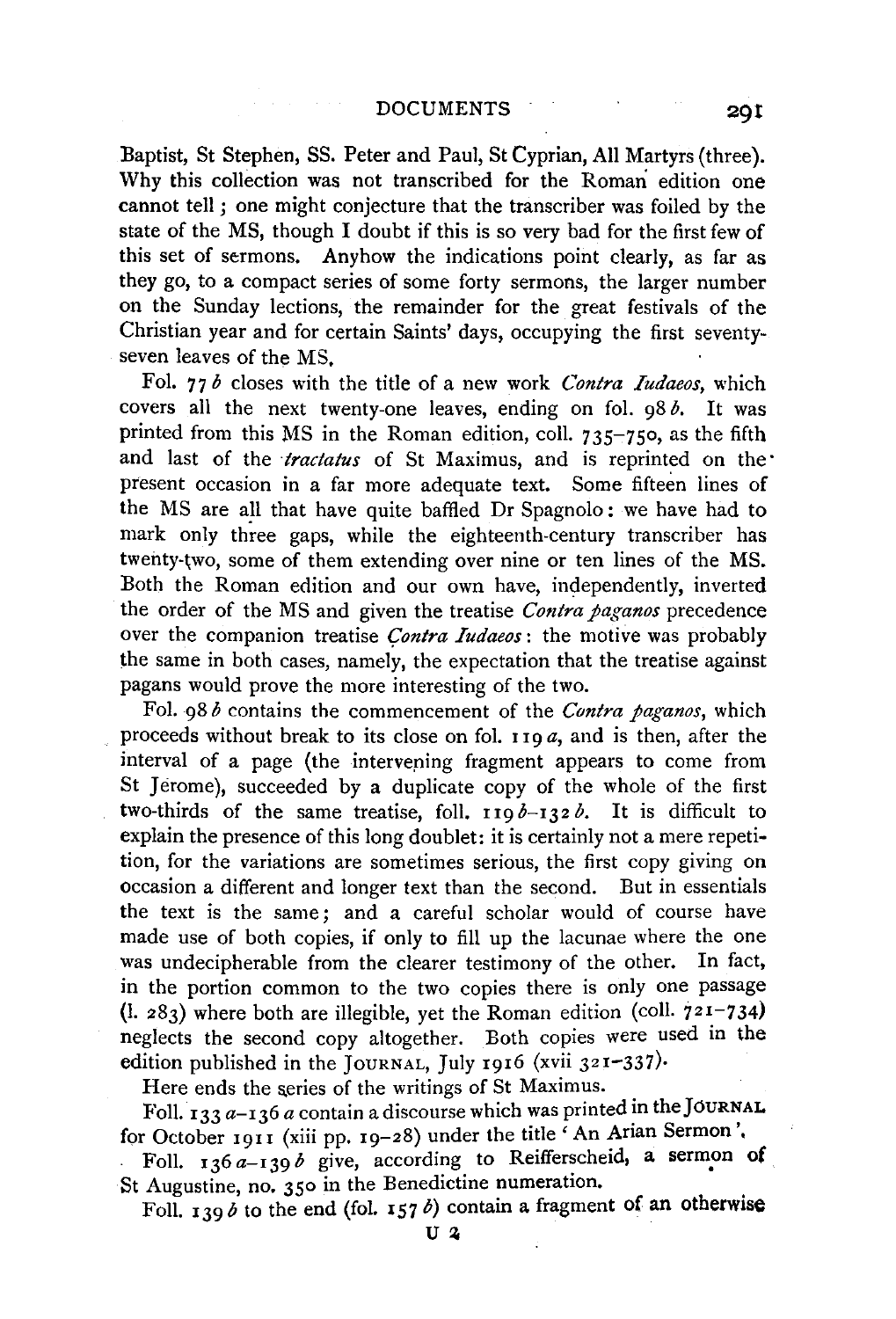quite unknown version of the *Apostolic Constitutions* and *Canons,*  beginning in the middle of a page of the MS and in the middle of a sentence of the 4rst chapter of book viii of the *Constitutions* and going on from the *Constitutions* to the *Canons* without break, and so to the end of the full series of 85 Canons as we have them in the Greek text; and all this material was published in my *Ecclesiae Occidentalis Monumenta Iuris Antiquissima* (I i pp. 32 *a-32 nn)* in 1913.1 Two points, however, need to be noted. In the first place a gap occurs between foll. 151 and 152, caused by the loss of at least one leaf: in the JOURNAL for July 1915 (xvi p.  $524$ ) I gave reasons for conjecturing that not one but two leaves had disappeared, intentionally removed because of the presence of a highly unorthodox epilogue after Canon so (in the ·ordinary numeration), but of course inspection of the gatherings of the MS ought to clear up the doubt. In the second place the Canons themselves do not quite conclude the whole matter: they are followed by three pages of postscript, as it were, giving a list of the apostles and some of the other early disciples, with the locality of the preaching and death of each, and similar information about the place of writing of the Gospels. This was not deciphered in time to be printed in my *Monumenta, nor had I supposed (what I now think to be probable)* that this supplementary material really belonged to the Greek text of the *Constitutions* and *Canons* as the Latin translator found it before him: it was edited in the JOURNAL, October 1913 (xv pp. 63-65).

The whole MS thus falls into two parts: the principal portion is a collection of sermons and treatises of St Maximus, consisting now of 132 leaves, but imperfect at the beginning and with another gap between foil. 39 and 40 ; the secondary portion, whose connexion with the first is not easy to see, consisting now of  $25$  and originally perhaps of 27 leaves, and even so not homogeneous in its contents.

1 A preliminary draft of parts of the text appeared earlier in *J.* T. S.

c. H. TURNER.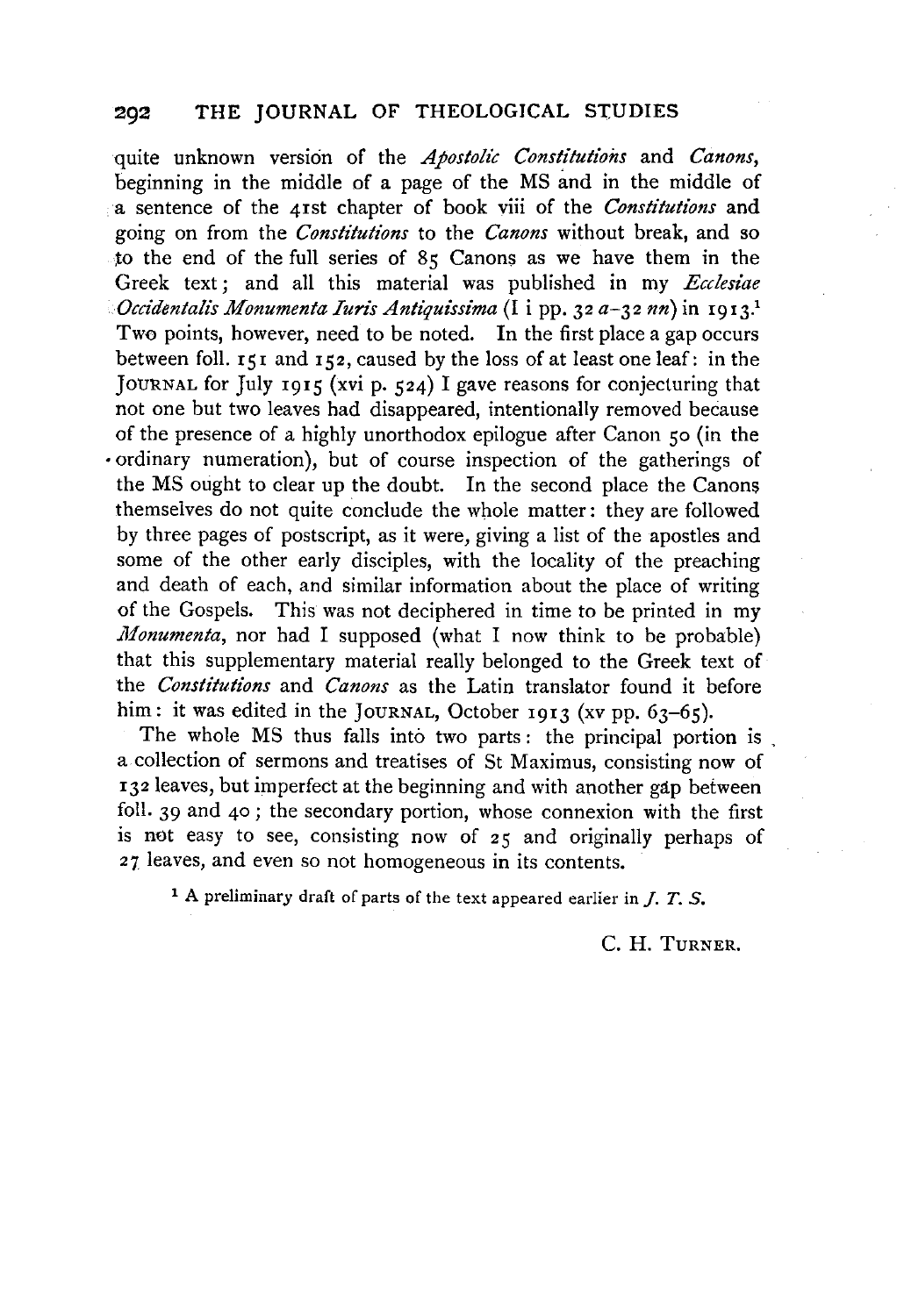### DOCUMENTS

# CONTRA IVDAEOS | QVI SVNT SECVNDVM LITTERAM IVDAEI NON SECVNDVM SPIRITVM

I. Adhortatur nos ratio ueritatis, fratres, aliquantulum prae *nostro uigore* contra Iudaeos uel *de* Iudaeis cum uestra Sanctitate *conferre.* 

Et primo illud mihi ostendendum uidetur, quod hie populus a *mundi initio* diuina prouidentia *reprobatur* et sequens populus eligitur adque adsumitur *ex* gentibus, id est populus *christianus*. et ut certius ad pro- 5 *betur* quod dicimus, ab ipso primo homine Adam dicendi sumamus exordium.

Adam genuit Cain et Abel. Cain maior natu populum designabat Iudaeorum: iste repellitur ob facinus suum, et Abel minor natu adsumitur, qui populum christianum ostendebat. reprobauit enim Deus 10 sacrificia Cain, et Abel sacrificium adsumpsit. occiditur ipse Abel a Cain, et nascitur alius filius Adae in loco eius nomine Seth. considera mysterium : Abel 'luctus 'interpretatur, Seth 'resurrectio '. ergo hie in istis duobus fratribus minoribus I passio, id est mors, et resurrectio Christi significabatur, in qua consistit populus christianus. deinde 15 *populus* prior periit in diluuio, *et de progenie* iusta, id est de illo Seth *fratre* Abel, seruatur Noe, qui in *arca, id* est in aeclesiae typo, cum suis *cognatis* adipiscitur munera. deinde *dicitur* ad Abraham EXI DE TERRA TVA *ET* DE COGNATIONE TVA ET DE DOMO *PATRIS* TVI ET *EFFICIAM* TE IN GENTEM MAGNAM. uides quia mandatur *ei* ut relinquat priores 20 errores et uetusta uitia et EXEAT inde, EFFICIATVRque IN GENTEM MAGNAM id est in populo fideli christiano toto terrarum orbe diffuso: unde scribtura adnuntiabat dicens ERITIS GENTES IN CAPVT, christiani, INCREDVLVS AVTEM POPVLVS IN CAVDA, id est Iudaei. genuit Abraham duos filios, Smahel et Isaac: Smahel maior natu fuit ex ancilla Agar, 25 Isaac minor natu ex libera Sarra, quod apostolus noster Paulus, qui et ipse ex Iudaeis crediderat, I dicebat; lAM NON SVMVS ANCILLAE FILII SED LIBERAE, QVA LIBERTATE CHRISTVS NOS LIBERAVIT. Isaac iterum et ipse genuit' duos filios, maiorem natu Esau, minorem natu Iacob ; et dicit scribtura Deum dixisse in Genesi Rebeccae DVAE 30

fol. *77 b:* fol. 78 *a* lVDEl V

I. I. adhoratur V pre V 2. iudeis V 5. ex : et *uel* ei *ut uid* V 9. iudeorum V 14. fol. 78 *b* passio . . . uides (l. 20): has undecim codicis lineas legere *non ualuit qui Romanae editionis causa contulit* 16. dilubio V (proge)niae V 20. ei: et *ut uid* V 23. christiani: *praemittendum* id est, *cf. lineam sequentem*  24. iudei V 27. iudeis V fol.  $79a$  28. libere V qua libertate ... odio habui (l. 33): *item hie nouem codicis lineas om ed Rom* 30. rebecce V

I. 18. Gen. xii 1, 2: *Cypr.* Test. i 21 (ed. Hartel 54· 2) 23. Deut. xxviii 44: *Cypr.* Test. i 21 (55. 10) 27. Gal. iv 31, v 1 30. Gen. xxv 23, 24 *(Cypr.* Test. i 19), Rom. ix 12, 13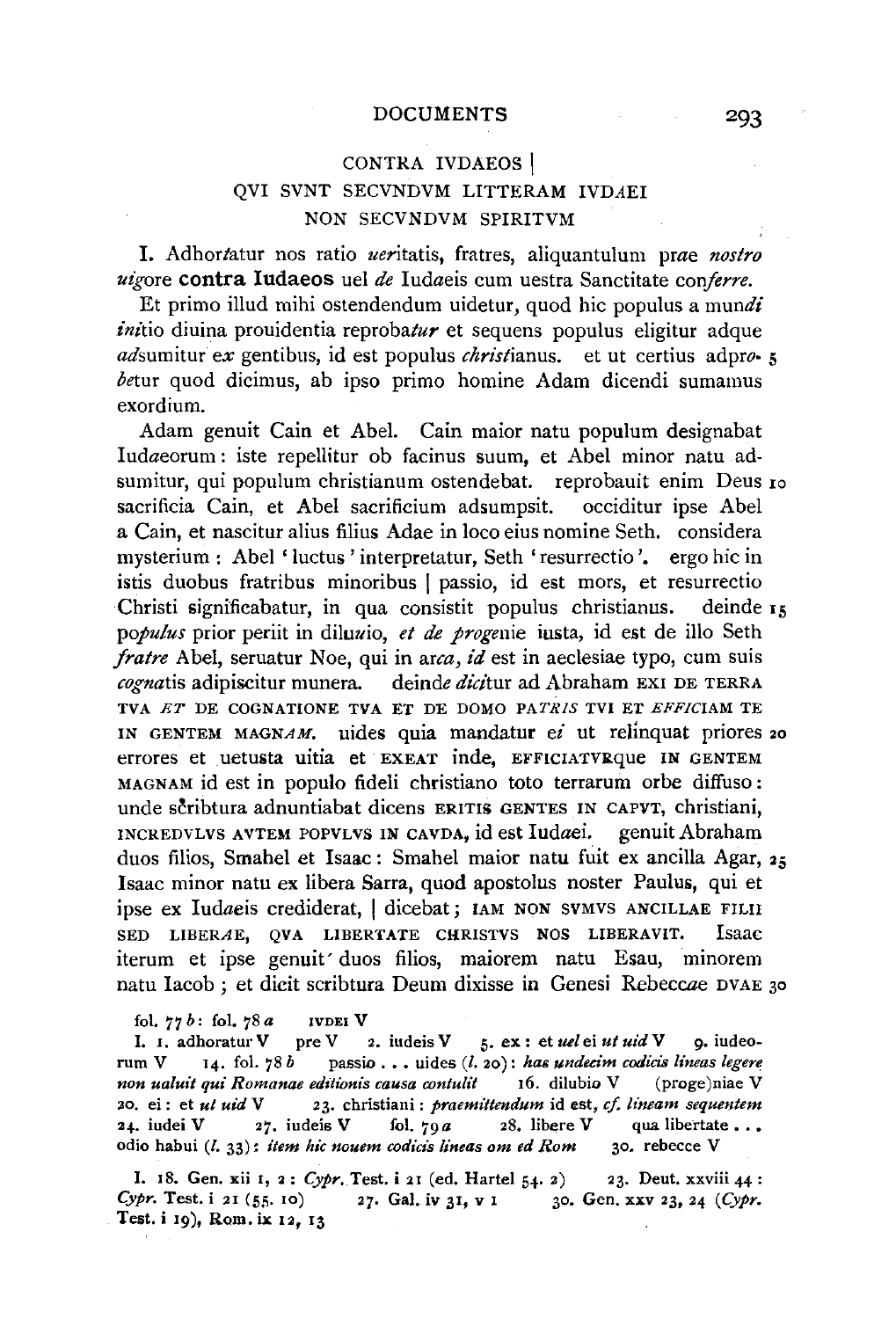GENTES IN VTERO TVO SVNT ET DVO POPVLI DE VENTRE TVO DIVIDENTVR, ET POPVLVS POPVLVM SVPERABIT ET MAIOR SERV/ET MINORI, et iterum IACOB DILEXI ESAV AVTEM ODIO HABVI. uides quia prior reicitur et sequens adsumitur. et ipse Iacob benedicit filios Ioseph filii sui et ipse Iacob benedicit filios Ioseph filii sui 35 minoris : iam intellegis et in Ioseph minori filio populum christianum benedicit ergo Iacob illos duos pueros et ponit MANVM LEVAM id est sinistram SVPER CAPVT maioris natu et DEXTERAM SVPER CAPVT minoris, ut ostenderet minorem futurum esse honorabiliorem adque MAIOREM. Moyses quoque accipit tabulas et propter culpam populi 40 proicit eas; secundo alias conscribtas accipit et reseruat adque sacris uoluminibus | adnotat, unde 'Deuteronomium' appellatur, hoc est secunda lex.

II. Iste est Moyses qui de Christo dicebat PROPHETAM VOBIS SVSCITABIT DOMINVS DE FRATRIBVS VESTRIS SICVT ME: ILLVM AVDITE. ERIT ENIM OMNIS ANIMA QVAE NON AVDIERIT PROPHETAM ILLVM INTERIET DE POPVLO SVO. PROPHETAM dixit Christum, quia propheta. *5* est sui Patris et Dei: Dominus autem et Deus est omnis creaturae.

De ipso dicebat iterum Moyses in libro Geneseos IN PRINCIPIO FECIT DEVS CAELVM ET TERRAM: hic PRINCIPIVM Filium taxans, IN quo DEVS Pater FECIT CAELVM ET TERRAM. quod apostolus noster Paulus Moysi prosecutionem adtestans dicebat OV1A IN Christo CREATA SVNT OMNIA

10 QVAE SVNT IN CAELIS ET QVAE SVNT IN TERRA, VISIBILIA ET INVISIBILIA, SIVE SEDES SIVE DOMINATIONES et cetera quae ibi sequuntur. IN PRIN-CIPIO ergo FECIT DEVS CAELVM ET TERRAM: PRINCIPIVM Christus est, qui dicebat per Solomonem DOMINVS CREAVIT ME PRINCIPIVM | VIARVM SVARVM IN OPERA SVA, ANTE SAECVLA FVNDAVIT et cetera. quid?

IS Solomon ANTE SAECVLVM CREATVS est aut FVNDATVS est? aut ipse ADERAT Deo Patri CVM PARARET CAELVM? sed Christus Dominus, Filius Dei, ipse ista per prophetam loquebatur ; ad quem in fabrica mundi, ut Moyses iterum memorat, Pater dicebat FIAT Lvx, et FACTA EST LVX: FIAT FIRMAMENTVM, et FACTVM EST FIRMAMENTVM: FIANT

20 LVMINARIA IN FIRMAMENTO CAELI SIC VT LVCEANT SVPER TERRAM, et FECIT DVO LVMINARIA, MAIVS ET MINVS, LVMINARE MAIVS IN INCOA-TIONEM DIE! ET LVMINARE MINVS IN INCOATIONEM NOCTIS: ergo DEVS DIXIT, et DEVS FECIT. audi adhuc: DIXIT DEVS FACIAMVS HOMINEM

32. superauit V seruiet: seruus et *ut uid* V 33· dilexit *ut uid* V 36. ostendit V 40. proiecit V2 *(saec.* x-xi) reserbat V 41, fol. *79b*  adnotat . . . dicebat (II 1): *tres codicis lineas om ed Rom* II. 2. suscitauit V 4. profhetam V profheta V

4. profhetam V profheta V 9. adtestas *ut uid* V 13. craeauit V fol. 80 *a* **14.** ante saecula *(fortasse legendum* saeculum)  $\ldots$  fiat *(l. 10)*: *ex octo codicis lineis baucissima seruauit ed Rom* 16. adherat V fiat (*l.* 19): *ex* octo codicis lineis paucissima seruauit ed Rom 17. profhetam V fabricam mundi V *ut uid* 23. dicit *ut uidV* 

33. Rom. ix 13, Mal. i 2, 3 36. Gen. xlviii 14, 19 39. Exod. xxxii, xxxiv II. 1. Deut. xviii 15, Act. iii 23 6. Gen. i 1 9. Col. i 16 13. Prov. viii 22, 23 16. Prov. viii  $27 \quad 18.$  Gen. i 3  $19.$  Gen. i 6, 7 Gen. i 14, 16  $23.$  Gen. i  $26.27$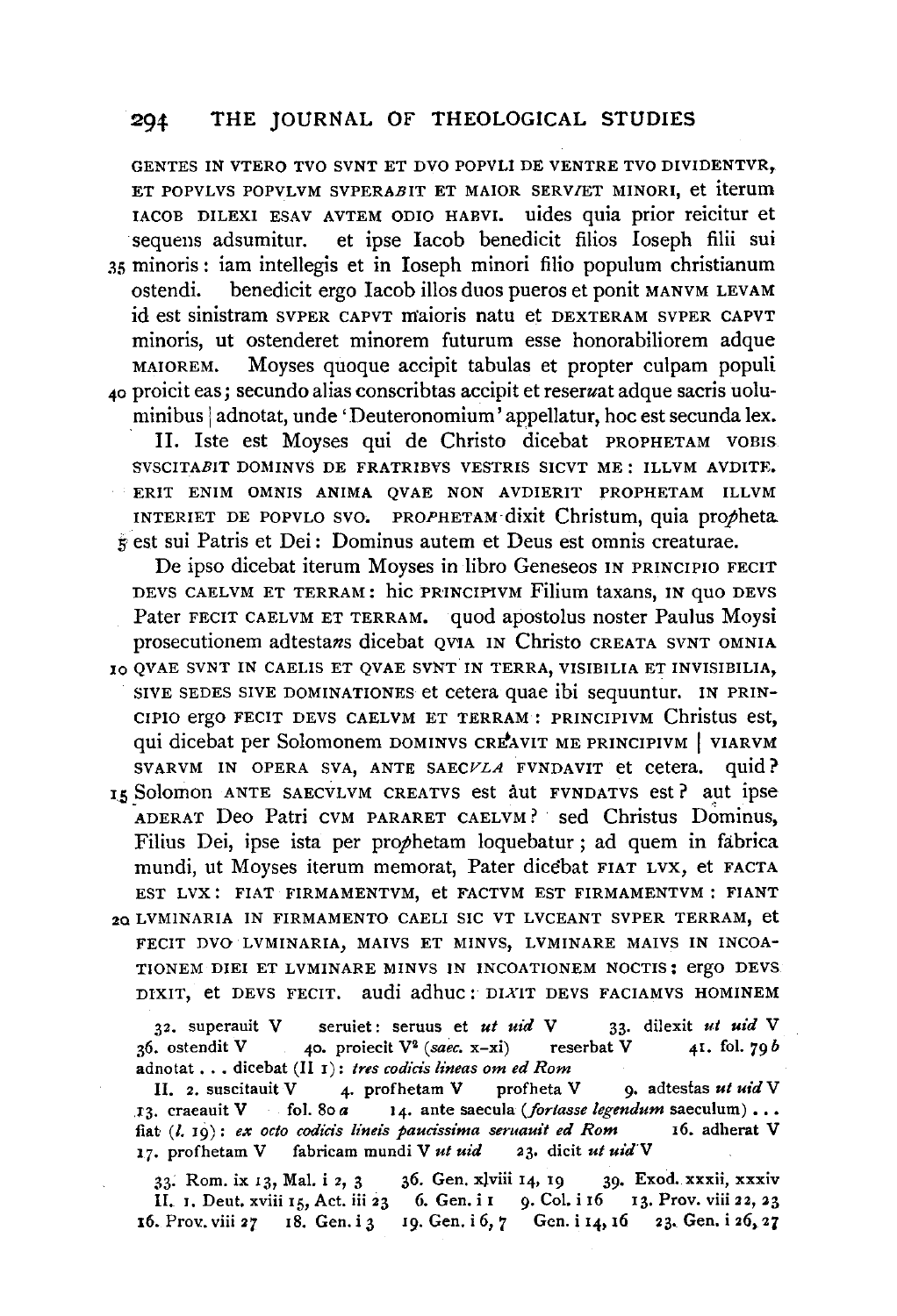#### DOCUMENTS

AD IMAGINEM ET SIMILITVDINEM NOSTRAM, et FECIT DEVS HOMINEM, AD IMAGINEM DEI FECIT ILLVM. dicit forte ludaeus 'Ad angelos Dens 25 dixit': conuincitur in eo quod dicitur ET DEVS FECIT HOMINEM, non enim 'Angeli' dixit 'fecerunt ', sed DEVS inquid FECIT HOMINEM. DEVS DIXIT et DEVS FECIT, id est Pater imperauit et Filius adimpleuit. |

Et illud considera quod scriptum est de Abraham, quia APPARVIT ILLI DEVS AD QVERCVM MAMBRAE : et postmodum habet scribtura in 30 exustione Sodomae et Gomorrae quod DOMINVS A DOMINO PLVERIT IGNEM ET SVLFVR svPER- easdem ciuitates. ergo est Pater et Filius-: A quo Patre, id est ex cuius iussione, PLVIT Filius IGNEM ET SVLFVREM.

In Filio ergo FECIT DEVS•CAELVM ET TERRAM qui erat ante caelum et terram. non enim 'primo omnium' FECIT DEVS CAELVM ET TERRAM; 35 nonne ante facti sunt. angeli, arcangeli, omnesque spiritales uirtutes et potestates? ergo quod ait IN PRINCIPIO FECIT DEVS<sup>,</sup> CAELVM ET TERRAM, IN Christo dixisse declaratur. ex cuius persona et Dauid dicebat VERBO DOMINI CAELI FIRMATI SVNT ET SPIRITV ORIS EIVS OMNIS VIRTVS EORNM. iste est Filius· Dei de quo iterum ipse Dauid dicebat 4a in secundo psalmo · DOMINVS DIXIT AD ME, FILIVS MEVS ES TV, EGO HODIE GENVI TE. uide, secundum mysterium in secundo psalmo hoc dicitur : | *post Deum* patrem secundus filius nominatur, unus et unus. sed dicit Iudaeus 'Ergo habet Deus Filium? credendum est hoc?' audi : habuit certissime Deus Filium, quem genuit non sicut homines, 45 sed sicut decuit Deo generare, inpassibiliter incorruptibiliter deifice. unus unum genuit, solus solum, Deus Deum, rex regem, ingenitus unigenitum, Pater Filium, auctor uerbum, creator creatorem, aeternus aeternum, Spiritus Spiritum, lux lucem, splendor splendorem, pius pium, bonus bonum, misericors misericordem, perfectus perfectum. 50

Ad hunc Filium iterum Dauid loquebatur dicens THRONVS TVVS DEVS IN SAECVLVM SAECVLI, VIRGA AEQVITATIS VIRGA REGNI TVI: DILEXISTI IVSTITIAM ET ODISTI INIQVITATEM, PROPTEREA VNXIT TE DEVS DEVS TVVS. uides quia ad Deum loquens dicebat ei VNXIT TE DEVS DEVS TVVS; id est 'te filium unxit pater tuus', illo VNGVENTO aeternae 55 LAETITIAE, aeterni sacramenti et caelestis mysterii...

Audi adhuc ipsum Dauid in *alio loco* referentem et dicentem DIXIT DOMINVS DOMINO MEO SEDE A DEXTRIS MEIS. *quem* DOMINVM habuit iste rex, ad quem DOMINVS suus Deus dixerat SEDE A DEXTRIS MEIS?

25. iudeus V 2S. adimplebit V 29. fol. Sob 33· sulfurem V: *sed rectius*  sulfur *l.* 32 43. fol. 81 *a* post deum ... habuit (*l.* 45): *defecerunt prima uerba*, *ceria sunt reliqua, quae tamen fere omnia omisit ed Rom* 44· iudeus V 46· deifice *ut uid* V, *cf.* X 17: de se ipso *ed Rom* 54. uncxit . . . uncxit V (sed unxit *I.*  $53)$  55. aeterne V 57. fol. 81  $\dot{b}$  alio loco *conieci, cf.* VII 12: *mutilus est* V

29. Gen. xviii 1 31. Gen. xix 24 **1.** Ps. ii 7 **1.**  $\frac{1}{21}$ ,  $\frac{1}{21}$ ,  $\frac{1}{21}$ ,  $\frac{1}{21}$ ,  $\frac{1}{21}$ ,  $\frac{1}{21}$ ,  $\frac{1}{21}$ ,  $\frac{1}{21}$ ,  $\frac{1}{21}$ ,  $\frac{1}{21}$ ,  $\frac{1}{21}$ ,  $\frac{1}{21}$ ,  $\frac{1}{21}$ ,  $\frac{1}{21}$ ,  $\frac{1}{21}$ ,  $\frac{1}{21}$ ,  $\frac{1}{21}$ 34· Gen. i 1 39· Ps. xxxii (xxxiii) 6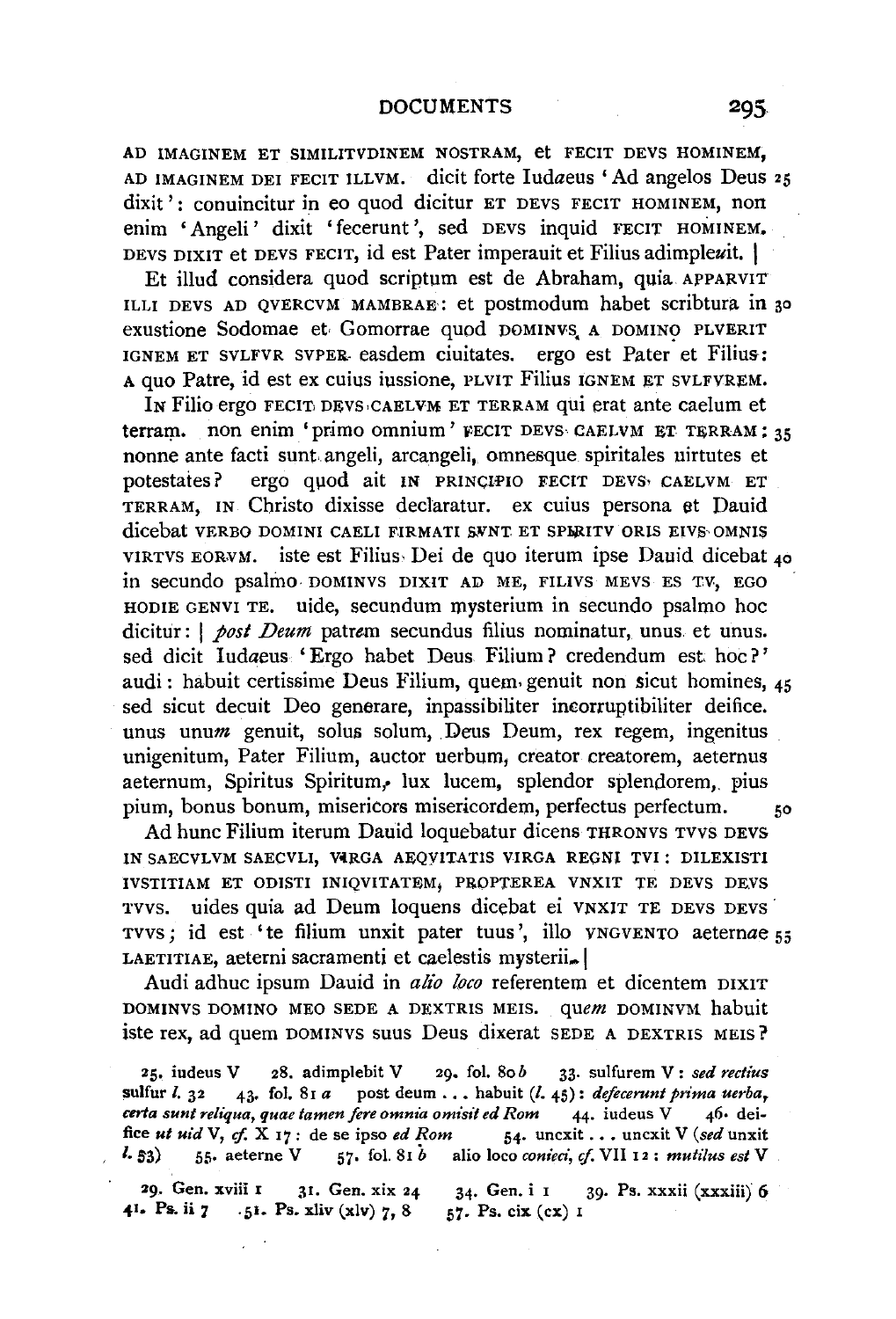6o quis est DOMINVS ad quem dixerat Deus Pater, nisi dominus noster Christus Filius eius-?

Nam et iterum audi de Christo 'suo' Patrem dicentem PARA VI LVCERNAM CHRISTO MEO, INIMICOS EIVS INDVAMCONFVSIONEM. PARAVI LVCERNAM CHRISTO MEO, id est aeclesiam lumine eius splendentem 65 adque ardentem, fidelium numerum qui lumine ueritatis et credulitatis in· corde percepto incredulitatis et ignorantiae tenebras derelinquit. PARA VI LYCERNAM CHRISTO MEO: iterum in lohannem sanctum dici intellegimus LVCERNAM populum inluminantem.

Ill. De isto Domino saluatore et de eius aduentu in came futuro et Eseias sanctissimus loquebatur: CONFORTAMINI inquid MANVS RE-SOLVTAE ET GENVA DEBILIA, et post pauca ait DEVS NOSTER IVDICIVM RETRIBVET, | IPSE VENIET, SALVABIT NOS, TVNC APERIENTVR OCVLI 5 CAECORVM ET AVRES SVRDORVM AVDIENT et cetera. et leremias dicebat de Christo HIC DEVS NOSTER, NON AESTIMATVR ALTER AD ALTERVM, QVI INVENIT OMNEM VIAM PRVDENTIAE ET DEDIT EAM IACOB PVERO SVO ET ISRAHEL DILECTO SIB! : POST HAEC IN TERRIS VISVS EST ET INTER HOMINES CONVERSATVS EST. utique non Deus Pater VISVS EST ET 10 CONVERSATVS INTER HOMINES, sed Filius Deus, de cuius incamationis

- aduentu iterum Eseias adnuntiabat dicens REVELABIT DEVS BRACHIVM SVVM ILLVM SANCTVM IN CONSPECTV OMNIVM GENTIVM ET VIDEBVNT OMNES GENTES IPSVM SVPER TERRAM SALVTAREM A DEO. adhuc autem repetit iterum et dicit ECCE VIRGO CONCIPIET IN VTERVM ET PARIET
- 15 FILIVM ET VOCABITIS NOMEN EIVS EMMANVHEL, QVOD EST INTERPRE-TATVM NOBISCVM DEVS. NOBISCVM DEVS, id est Deus in homine, Verbum in came, Maiestas in corpore. 'DESCENDIT SICVT PLVVIA IN  $\nu$ ELLVS, non cum ambitu,  $\vert$  non cum strepitu, sed rex caelestis humilis mundum ingressus est, trihumfos inmortalitatis et pacis omnibus dona-
- <sup>20</sup> turus. corpus humanum adsumsit, ut suum fulgorem interim per uelamen corporis obumbraret et ad hominem Deus per interpretem hominem loqueretur. in illo templo corporis Deus erat, ut mortalem hominem faceret inmortalem.

Sed non credit Iudaeus haec, sed nee paganus: nee uirginem 66. derelinquit: *praem* non *(inuilo codice) ed Rom* 

Ill. I. salbatore V 2. resolute V 4· fol. S2 *a* salbabit V 5· Ieremias V: Baruch *ed Rom* 9. utique *scripsi* : ut idem *ut uid* V; malis fortasse itidem Io. dens V: dei *ed Rom,forlasse me/ius* II. reuelauit V I2. ilium V *cum Cypr.* Test. 13. ipsum super terram V et ipse ut puto S. Maximus: *legendum tamm tum Cypr.* ipsa suprema terrae IS. bellus V fol. S2 *b*  24. iudeus V

62. Ps. cxxxi (cxxxii) I7, IS 6S. Io. v·35

Ill. 2. Is. xxxv 3-5: *Cypr.* Test. ii *7* (71. 17) 6. Baruch iii 36-3S: *Cypr.* Test, ii 6 (69. 6) 11. Is. lii 10: *Cypr.* Test. ii 4 (66. S) 14· Is. vii 14: *Cypr,*  Test. ii *9* (74 5). I<sub>5</sub>. Matt. i 23: *Cypr*. Test. ii 6 (71. 13) 17. Ps. Ixxi (Ixxii) 6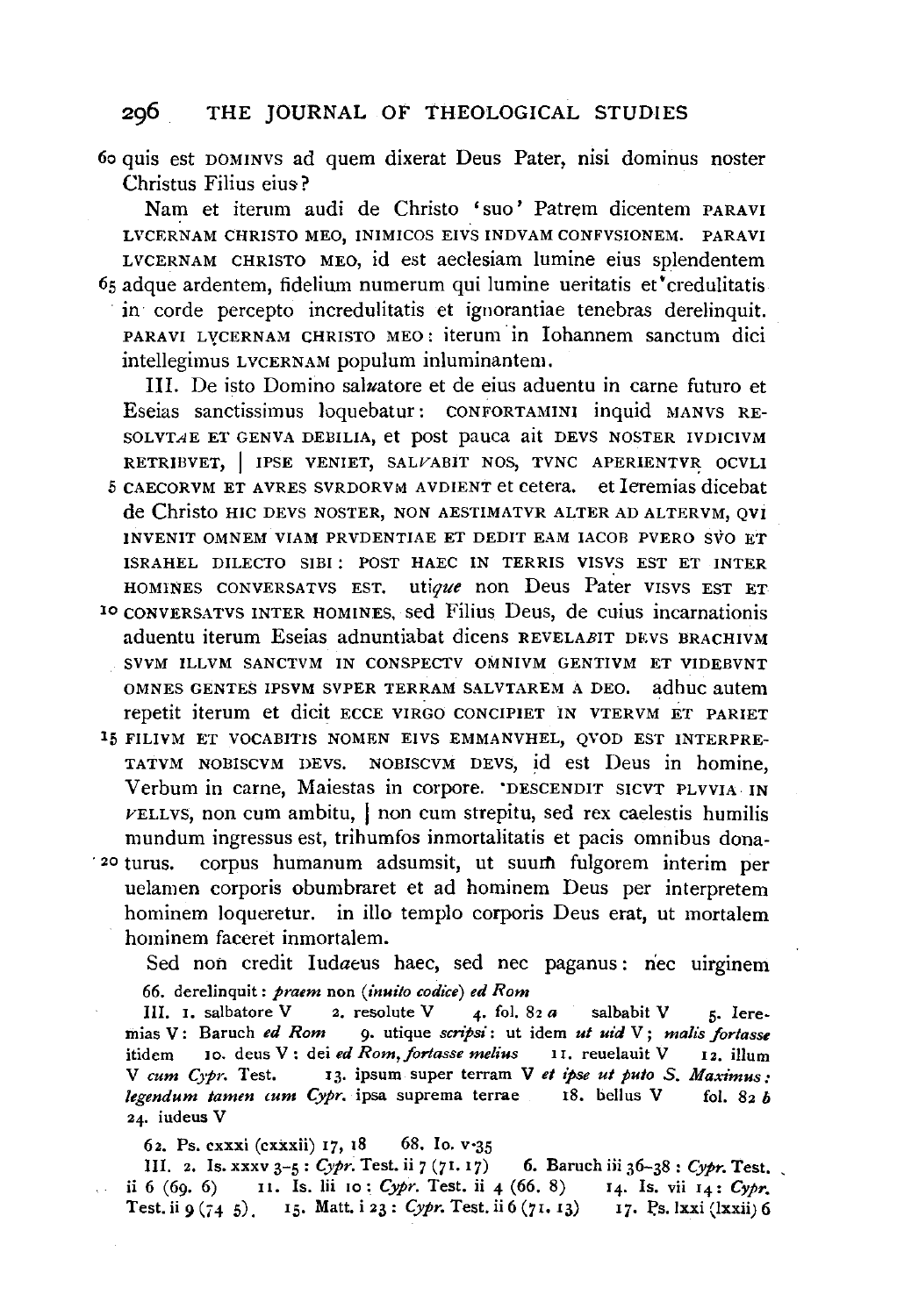genuisse sine uiri coniunctione credunt. audiant et credant de natiui- 25 tate saluatoris ex uirgine sanctum angelum missum a Deo Patre dixisse ad ipsam sanctissimam uirginem Mariam SPIRITVS SANCTVS inquid SVPERVENIET IN TE ET VIRTVS ALTISSIMI OBVMBRABIT TIBI, IDEOQVE ET QVOD NASCETVR EX TE SANCTVM VOCAB!TVR FILIVS DEI. carnem humanam de sancta Maria adsumsit ille SPIRITVS inmaculatus, id èst Filius 3<sup>2</sup> Dei, mundus SANCTVS securus; I ipse sibi sua potentia et possibilitate carnem effecit. si enim hoc aliquantis auibus dedit, ut de uento aut de puluere concipiant sine maribus et generent, quanto magis ipse sibi, ut dictum est, potuit corpus fabricare? et si iterum aues de owis obumbratione alarum animatos pullos producunt, et terra sine coitu. producit 35 aliquanta animalia, ut uermes et cetera, quanto magis Deus potuit sibi inter homines mirabilibus modis templum construere corporis sui ? qui si uoluisset, et ex lapide uel ligno uel aqua uel terra posset sibi corpus efficere, utpote qui et primum hominem Adam EX LIMO TERRAE plasmauerat. sed ideo uoluit de homine carnem humanam adsumere, 40 ut ostenderet se pro hominibus aduenisse. . nam et nasci propterea ad similitudinem nostram et mori uoluit adque resurgere, ut et nos et *mori*  et iterum resurgere in semetipso | monstraret adque spem nobis futurae resurrectionis ostenderet.

Sed dicit Iudaeus ' Ergo ex femina habuit nasci Deus?' caro 45 Christi ex femina nata est quam Deus fecit, nee\_ pollui potuit maiestas Christi in carne. si enim sol fulgens non inquinatur tactu quolibet, multo magis Dominus solis inquinari non potuit licet mundus mundam tetigerit. hunc ipsum habemus itineris ducem quia VIA est AD PATREM, lucis principem quia VERITAS est qui nobis lumen ueritatis infudit, so salutis auctorem quia OVOD FACTVM EST IN EO VITA EST, qui cum Patre VIVIFICAT omnia; per ipsum Deo Patri semper gratias agimus, fratres.

IV. Sed adhuc increduli Iudaei audent aliquotiens et fidei christianae uelle detrahere et fideli Dei populo insultare. unde denuo recensenda sunt nobis diuina uolumina, quae eos aperta ueritate confundant, ut intellegant manifeste sese sine spe et sine  $\vert$  fide esse. isti sunt Iudaei quos clara uoce sanctus Stefanus increpabat dicens DVRA CERVICE ET INCIR- 5 . CVMCISI CORDE ET AVRIBVS, VOS SEMPER SPIRITVI SANCTO RESISTITIS,

26. salbatoris V 28. obumbrauit V 31. securus: *ita ut uid* V fol. 83a 33. generent *scripsi*: cernerent *ed Rom et ut uid* V 34. obis V 40. sed ...<br>de homine: *uix legi potest, unde om (sed sine lacunae indicio) ed Rom* 43. fol. 83*b* de homine : uix legi potest, unde om (sed sine lacunae indicio) ed Rom 46. potuit V: potest *ed Rom* 48. mundam *ut ui'd* V: *fortasse legendum* mundum. 51. qui: *fortasse legendum* quia

IV. 1. christiane V 3. ut V: et ed Rom 4. fol. 84 a *iudei* V 6. corde V : cordibus *ed Rom* 

27. Le. i 35: *Cypr.* Test. ii 10 (75· 11) 39· Gen. ii *7* 49· lo. xiv 6 51. Io. i 4 52. Io. v 21, *cf.* I Tim. vi 13

IV. 5· Act. vii 51, 52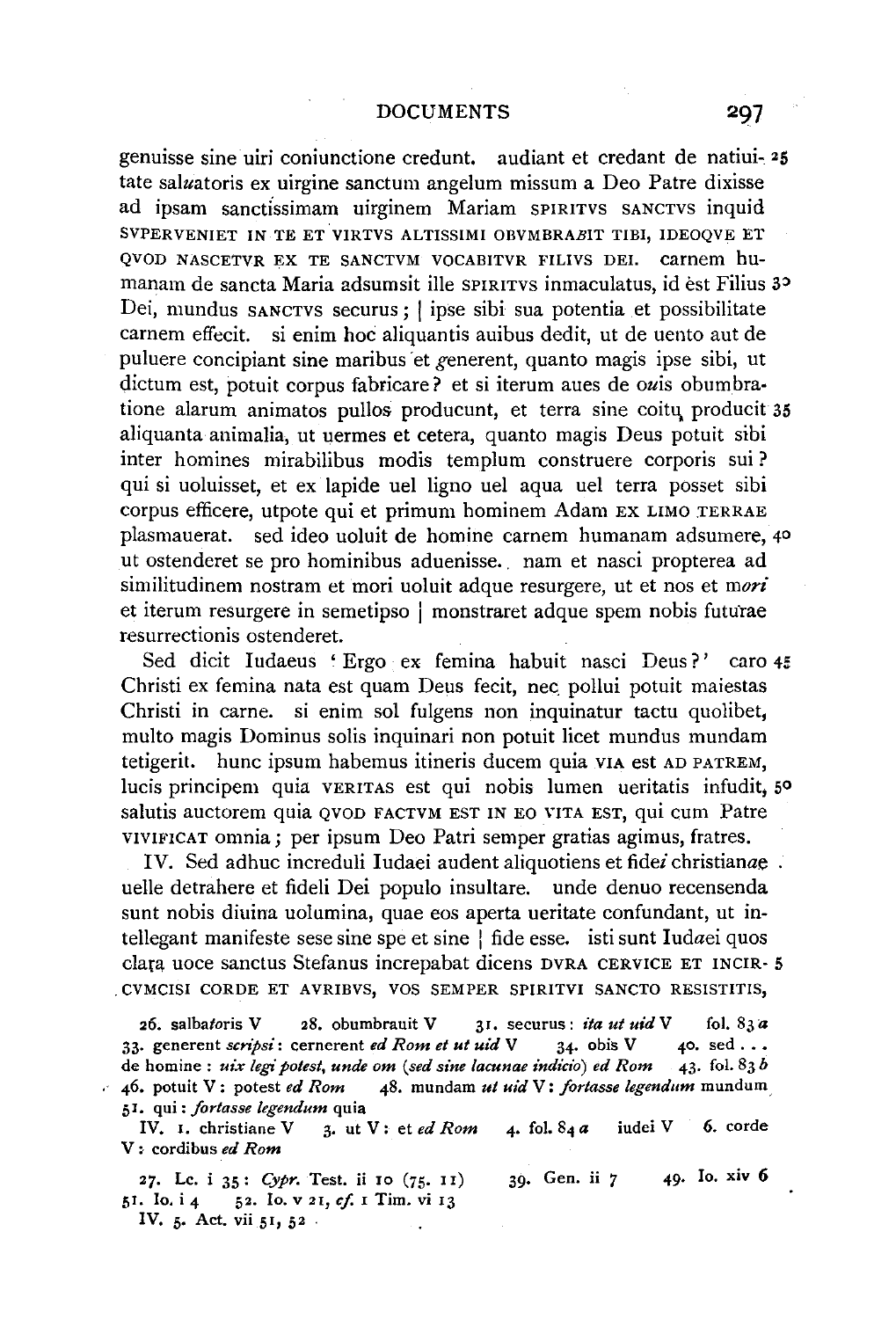SICVT ET PATRES VESTRI. QVEM ENIM PATRES VESTRI PROPHETARVM NON PERSECVTI SVNT? ET OCCIDERVNT QVI ADNVNTIABANT EIS DE ADVENTV IVSTI, CVIVS ET VOS PRODITORES ET INTERFECTORES ESTIS. haec 1o sanctus Stefanus ait. de quibus dicit et beatus apostolus Paulus SEMPER DISCENTES ET NVMQVAM AD VERITATIS SCIENTIAM PERVENIENTES: SICVT ENIM IANNES ET MAMBRES REST/TERVNT MOYSI, ITA ET Hll RE-SISTVNT VERITATI, HOMINES CORRVPTI MENTE, SENSV REPROBI.

Dicunt enim 'Nos circumcisionem habemus et filii sumus Abrahae '. ' 15 quibus merito Dominus dicebat SI FILII ABRAHAE ESSETIS, OPERA VTIQVE ABRAHAE FACERETIS. 'Circumcisionem' inquiunt 'habemus '. quibus dicimus: Vtinam haberetis circumcisionem cordis et non dehonestationem corporis, utinam haberetis odorem I fidei Abrahae et non bromositatem perfidiae uestrae. qos FILII estis potius VIPERARVM in · zo uobis ipsis uenena portantes,. qui parentibus infertis necem, et ex hoc ipso quo alios occiditis uobis ipsis interitum praeparatis. de uobis,

0 ludaei, dicit propheta Dauid ERRAVERVNT A VENTRE, LOCVTI SVNT FALSA, .IRA ILLIS SECVNDVM SIMILITVDINEM SERPENTIS; et apostolus noster Paulus ait QVORVM DEVS VENTER EST ET GLORIA IN CONFVSIONE 25 EORVM, QVI TERRENA SAPIVNT. ergo ERRAVERVNT A VENTRE, LOCVTI SVNT FALSA, IRA ILLIS SECVNDVM SIMILITVDINEM SERPENTIS, qui uipereis morsibus uiscera parentum sanguinemque fundentes et sceleris uestri lubrico dilapsi in alienis uulneribus uoluebamini, quique legis praecepta contemnendo per uarias criminum culpas uelut per praecipitia 30 multa diuersibus casibus conruistis.

Vide iam si potes quam foedus sit quamque turpis qui se sanlguine conmaculat alieno: nam legimus uiperas ex inmundis cineribus nasci, quia cinus est et cor istorum, quod nullum in se flammei luminis contineat intellectum, nec perspicuam ueritatis candorem uel calorem 35 ostendat. ait Dominus ad eos VOS DE DIABOLO PATRE NATI ESTIS ET DESIDERIA PATRIS VESTRI FACERE VVLTIS: nam et diabolus in serpente mutatus fallacibus linguis nouorum hominum piam rudemque innocentiam in paradisso factiosa malignitate decepit. cuius et isti insaniam \$ubsecuti, SERPENTINA GENERATIO nunc usque Christum Filium Dei

7. uestri  $1^{\circ}$  V: + ita et uos *ed Rom* profinetarum V *tr* prophetarum non sunt persecuti patres uestri *ed Rom* S. pronuntiabant *ed Rom* 9· cuius V: huius *per incuriam ed Rom* 12. Iamnes *ed Rom* resisterunt *ut uid* V 17. circumcisionem ... utinam haberetis V: *om per homoeoteleuton ed Rom* IS. fol. S4 *<sup>b</sup>* 19. bromositatem V: om ed Rom; uerbum alibi inauditum agnoscit ne nouus *quidem* Thesaurus Linguae Latinae, *sed* bromosus *idem est ac* fetidus 21. preparatis V 22. profheta V bentre V 29. contemnendo  $V^2$ : temnendo  $V^*$ , *fortasse recte* precipitia V 31. fedus V fol. Ss *a* 32. alieno V: aliorum *ed Rom* uiperas ••• calorem (I. 34) V: *uix unum et alterum uerbum habet ed Rom* 

11. 2 Tim. iii 7, 8 15. Io. viii 39 19. *Cf. Matt.* iii 7 etc 22. Ps. lvii 4 (lviii 3) 24. Phil. iii 19 35. Io. viii 44 36. Gen. iii 1-5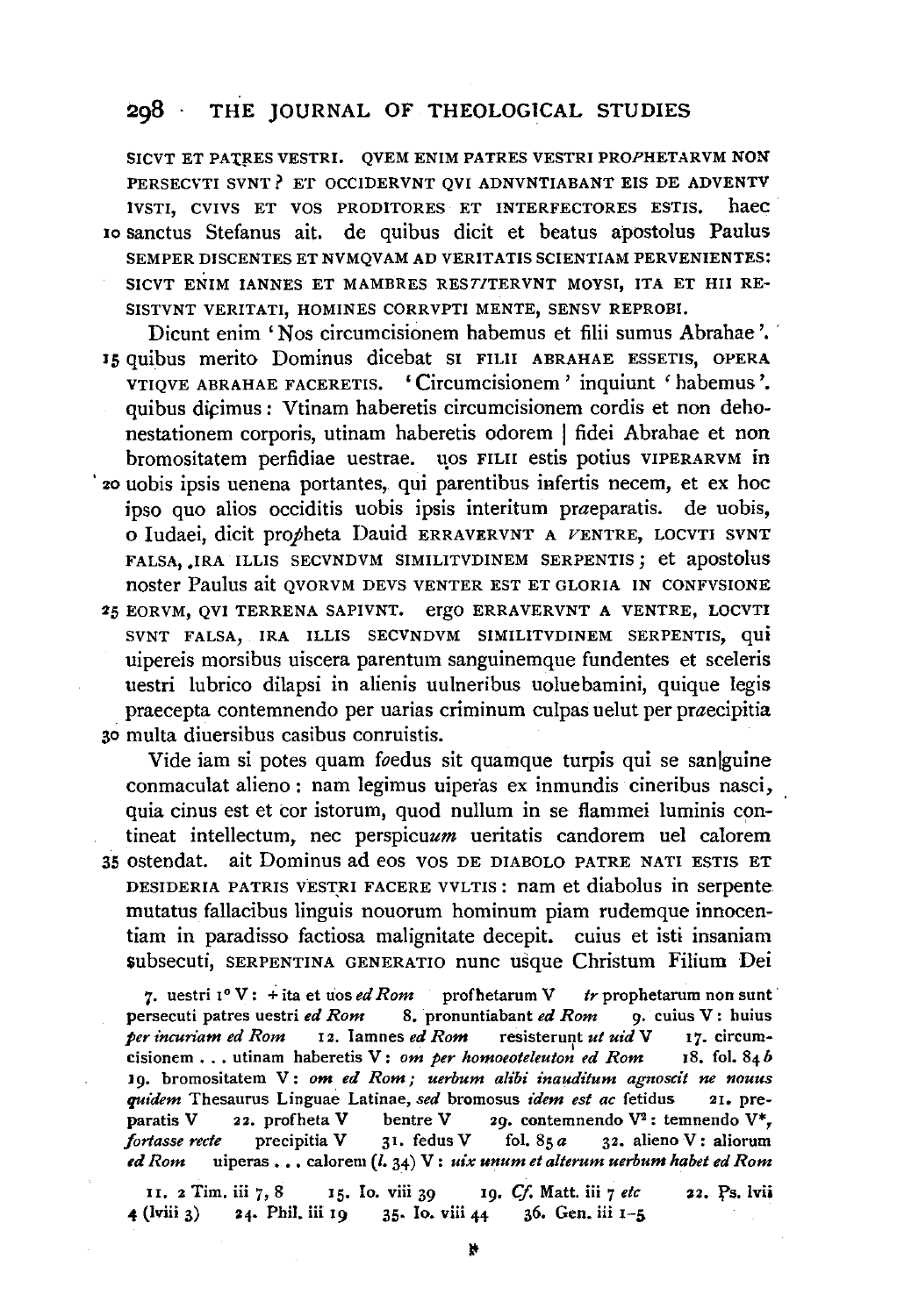negare conatur : contra quos, auxiliante ipso Domino Christo, banc 40 disputationem suscepimus.

Quibus adhuc dicendum est : Quid uobis adsumitis dicere patrem uestrum Abraham, et eius circumcisionem uos adseritis suscepisse? Abraham fide iustificatus est, non circumcisione: ita enim DICIT SCRIB· TVRA, CREDIDIT ABRAHAM DEO ET DEPVTATVM EST ILLI | AD IVSTITIAM, 45 ET AMICVS DEI APPELLATVS EST. ergo Abraham non ex circumcisione iustificatus est sed ex fide ; credidit enim uerbis Dei et iustificatus est, et benedictionem a Deo consecutus est et ipse et semen fidei eius. nam considera, ne putes circumcisionem signum esse fidelium : ante Abraham omnes sancti incircumcisi fuerunt et puritate mentis Domino so placuerunt et populum christianum magis ipsi in se monstrarunt. percurre ordinem in sacrosanctis litteris positum, et inuenies omnes ita esse ut dicimus. primo ipse Adam, qui manibus Dei plasmatus est, incircumcisus permansit, deinde Abel iustus, Enos et Enhoc, Noe et Melcisedech SACERDOS svMMI DEI : isti omnes neque circumcisi, ut 55 diximus, secundum camem fuerunt, neque discretiones escarum habuerunt. nam de Abraham quod circumcisionem dicitur accepisse, ilia circumcisio non habet premium salutis I sed signum datum fuerat generis; circumcisio uero salutaris cordis est, per quam interioris hominis circumcisionem et exterior homo custoditur a uitiis. nam 6o aduerte : dictum fuerat ad Iesum filium Naue ut faceret CVRTELLOS EX PETRA ET SECVNDO circumcideret FILIOS ISRAHEL. SECVNDO : *quid*  habuit iam primo circumcisis abscidere? sed spiritaliter intellegi oportet, quia per legem, id est per praecepta legis, circumcisis ab idolorum cultu oportet SECVNDO per aeuangelium circumcidi. *65* 

V. Dicunt adhuc Iudaei 'Filii sumus Abrahae '. quibus dicimus: Filii Abrahae estis, sed ex ancilla, de qua scribtum est EICE ANCILLAM ET FILIVM EIVS, NON ENIM HERES ERIT FILIVS ANCILLAE CVM FILIO LIBERAE. nos in gloria Dei FILII LIBERAE SVMVS; uester Ismahel pater est unde genus ducitis, noster uero pater Isaac est unde ducimus 5 genus-I))' ISAAC inquid VOCABITVR TIBI SEMEN-ille sanctissimus lsaac,

42. quid V: quod *ed Rom* 44. circumcisionem V 45. fol. 85  $\bar{b}$  47. uerbis V: uerbo *ed Rom* 51. populum christianum magis V: *legendum fortasse* populi<br>christiani imaginem 53. primo V: primus *ed Rom* 55. isti V: iusti *ed Rom* christiani imaginem 53. primo V: primus ed Rom 58. fol. 86 *a* 59. circumcisio . . . abscidere (l. 63): *octo linearum uix ullae reliquiae exstant in ed Rom* 62. circumcideret et V *ut uid* 64. precepta V circumcisis V : circumcidi *ed Rom* 

V. 4. libere V. 5. yero V: om ed Rom

44. Rom. iv 3, Iac. ii 23, Gen. xv 6 53. Cf. Cypr. Test. i 8 Item quod Adam primus a Deo factus incircumcisus et Abel iustus et Enoch ••. et Noe ••• et ;Melchisedech sacerdos 55· Gen. xiv 18 61. Ios. v 2-4: *Cypr.* Test. i 8

V. 2. Gal. iv 30 (Gen. xxi 10) 4. Gal. iv 31 6. Gen. xxi 12, Rom. ix 7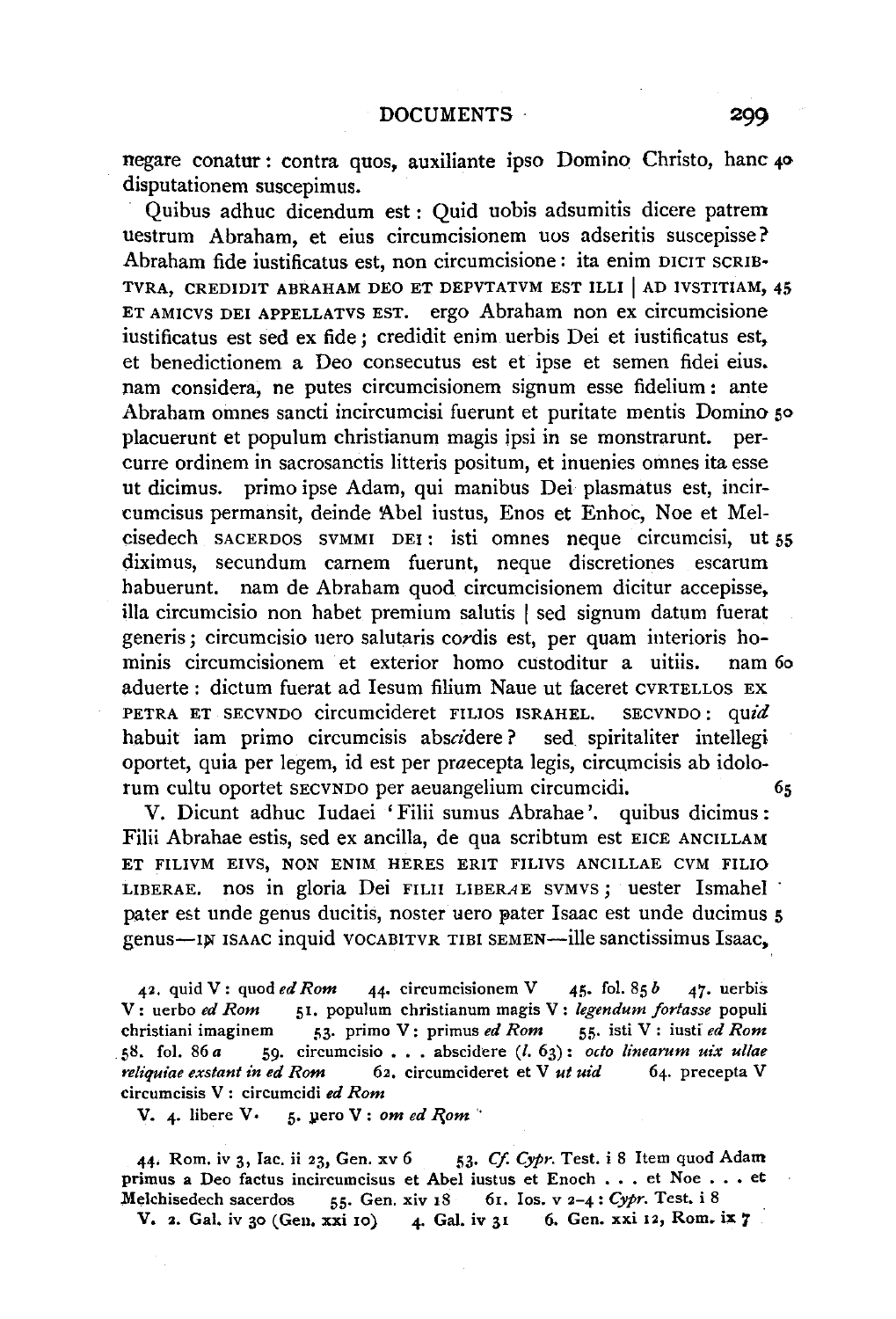quem desiderantibus parentibus I et *aeuo* iam fessis ad solacium senectutis Dominus promiserat nasciturum. iste est Isaac qui 'typum' domini 'Christi portabat ', de quo dicitur quia IN SEMINE TVO BENEDI-10 CENTVR OMNES GENTES : NON DIXIT IN SEMINIBVS TAMQVAM IN MVLTIS, SED IN SEMINE TVO, QVOD EST CHRISTVS. iste est sanctissimus lsaac qui patiens ad uidimam ducebatur, clementissimi patris praecipua proles, qui, ut diximus, Christi imaginem gestans, nee genitoris imperio contradixit nee uictimam suscipere recusauit. ergo iste pater noster 15 probatur.

Vestra Hierusalem terrena ciuitas mater est, nostra HIERVSALEM caelestis ciuitas MATER : ilia uestra quae periit, haec nostra quae permanet. semper uos priores, nos sequentes, quia Estmahel prior, deinde lsaac, quia QVI PRIMI NOVISSIMI ET QVI NOVISSIMI PRIMI. scribtum est 20 ERITIS GENTES IN CAPVT, INCREDVLVS AVTEM POPVLVS IN CAVDA.

Nam et ipse Isaac duos filios genuit, 'Esau et Iacob, | de quibus dictum fuerat ad Rebeccam coniugem Isaac diuino responso DVAE GENTES IN VTERO TVO SVNT ET DVO POPVLI DE VENTRE TVO DIVIDENTVR ET POPVLVS POPVLVM SVPERABIT ET MAIOR SERVIET MINORI, quia IACOB, 25 INQVAM, DILEXI ESAV AVTEM ODIO HABVI. sed hoc iam superius memoratum est.

Nam ipse etiam Iacob duas describitur habuisse uxores, unam 'Liam maiorem' natu 'oculis infirmam ', aliam 'Rachel minorem speciosam '. ilia Lia figuram 'synagogae ' portabat, infirma, ut dictum est, oculis. 30 quare infirma oculis? quia uisus synagogae languebat, et se in filiis infidelibus saepe plangebat. haec uero Rachel, quae 'figuram portabat aeclesiae ', de qua scribtum est SPECIOSI OCVLI TVI SICVT COLVMBAE, et iterum noster apostolus Paulus dicit de ea NON HABENS MACVLAM AVT RVGAM AVT ALIQVJD HVIVSMODI: huius perspicuus et spiritalis fuerat 35 uisus.

7. fol.  $86 b$  et aeuo  $\ldots$  portabat  $(l, q)$ : *lineae codicis tres deficiunt in ed Rom* euo V 10. seminibus .•. sed in : *om per homoeoarcton? ed Rom* 12. precipua V 14. suscipere V : fortasse legendum suscipi se recusabit V 17. que V 18. estmahel V, *cf.* lstrahel *pro* Israhel: et ismael *ed Rom* 21. fol. 87 *a*  22. reueccam V *24.* superauit V 25. hoc: haec *ut uid* V; *nisi malis* haec •.• memorauimus 31. infidelibus *scnpsi cum ed Rom:* infidelis V sepe V

8. Gen. xvii  $16-21$  [Cypr.] de montibus Sina et Sion 3 (app. 106. 21) 'Isaac ... typum in se portabat Christi' 9. Gen. xxii 18 10. Gal. iii 16 16. terrena ciuitas: *libros S. Augustmi* de ciuitate Dei *respicit noster*? 17. Gal. iv 26 19. Matt. xx 16 etc 20. Deut xxviii 44: *Cypr*. Test. i et 22. Gen. xxv 23: *Cypr.* Test. i 19;  $[Cypr.]$  de montibus 3 24. Mal. i 2, 3, Rom. ix 13: de montibus 6 25. *Cf.* I 28-33 *supra* 27. Gen. xxix r6, 17 *Cypr.* Test. i 20 ' lacob accepit uxores duas, maiorem Liam oculis infirmioribus typum synagogae, minorem speciosam Rachel typum ecclesiae' 31. [ *Cypr.* J de montibus 3 ' Rebecca figuram portat ecclesiae' 32. Cant. i 15 33· Eph. v 27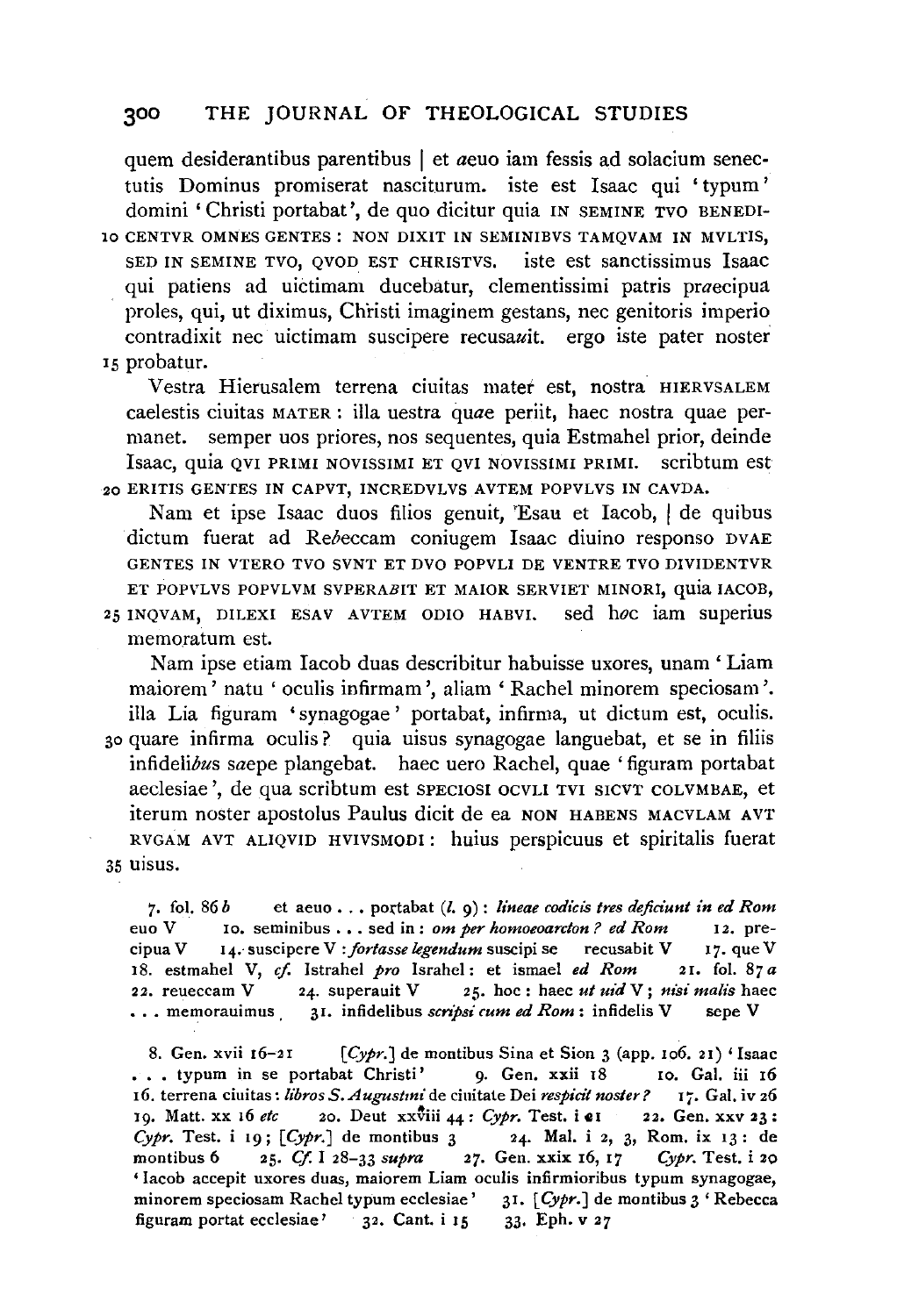Nam et illud quod in mysterio loquitur apostolus, intellege | quam populo christiano conueniat : PRIMVS in quid HOMO DE TERRA TERRENVS, SECVNDVS VERO HOMO DE CAELO CAELESTIS; QVALIS TERRENVS TALES ET TERRENI, ET QVALIS CAELESTIS TALES ET CAELESTES. et lex secundum litteram a uobis accipitur, a nobis uero secundum spiritum quia LITTERA 4° • OCCIDIT SPIRITVS AVTEM VIVIFICAT. Moyses namque (quod conmemorauimus) accipiens priores tabulas confractas proiecit, ideo ut ostenderet uestrum lapideum cor confractum et reprobatum, christianoru'm uero diuinis legibus aptum adque seruandum. unde dicit scribtura de christiano populo QVI OSTENDVNT OPVS LEGIS CONSc'RIBTVM IN CORDIBVS 45 svis. cognoscens omnia haec, et ex lege et prophetis adhuc maiora considerans, sanctus apostolus Paulus separawit se a uobis, nec IVGVM CVM INFIDELIBVS ducere uoluit, quia non est SOCIETAS LVMINI AD TENE-BRAS nec PARS FIDELI CVM INFIDELI. conuertit se ad Christum, maxime quia ab eo erat I admonitus ut ab incredulitatis furore discederet, *nee* 5° populum christianum ultra uexaret. tradidit se ergo Christo ut non iam sub Caesare sed sub Christo uiueret rege.

VI. Sed dicunt Iudaei 'Nos circumcisionem habemus pro *si'gno*  salutis '. quibus dicimus: Si circumcisionem dicitis signum esse salutis, ergo feminae *aput* uos non habent signum salutis ; aput nos *autem* in signo Domini omnes pariter masculi feminaeque signantur. in signo Domini signamur in fronte SVPER DVOS POSTES DE SANGVINE' AGNI DEI 5 QVI TOLLIT PECCATA MVNDI.

De quo iam tunc in lege fuerat scribtum quod in sancto aeuangelio conpletum esse dinoscitur, quando clamabatis dicentes SANGVIS EIVS SVPER NOS ET SVPER FILIOS NOSTROS: sed nobis haec salubriter conpetit dicere 'Sanguis eius super nos et super filios nostros '; uobis ad con- ro demnationem, nobis uero ad salutem, quia alio uos proposito, alio nos dicimus intellectu, uos furendo nos orando, I uos insultando *nos*  suppliciter postulando, uos *ex odio* nos ex amore, uos VT TRISTES nos autem VT SEMPER GAVDENTES. uos latronem elegistis, quia OMNIS ANIMAL ad SIBI SIMILE conuertitur; nos Dominum elegimus, immo I 5

;~6. fol. 87 *b* 39· terreni: terrenus V secundum V: *praem* quae *ed Rom*  40. a uobis V: *om ed Rom* a nobis ••. littera: *om ed Rom* 41. spiritus: spiritum V namque quod V: nam ut *ed Rom 44·* seruandum : *cf.* I 40 reseruat  $47.$  separabit V 50. fol. 88 *a* ab incredulitatis  $\ldots$ , non habent (VI 3): *octo codicis linearum uix hie et illic uestigia pauca retinet ed Rom* 

VI. I. iudei V 3· femine V *4·* in V: *om ed Rom 12.* fol. 88 *b*  13. supliciter V 14. omnis . . . simile *ut uid* V dominum . . . quia V: domino elegimus seruire nos ergo, inquit apostolus *ed Rom* 

37· I Cor. xv *47,* 48 40. 2 Cor. iii 6 4I. *Cf.* I 39 *supra* 45· Rom. ii 15 *47·* 2 Cor. vi 14, 15

VI. 3· *Cf. Cypr.* Test. i 8 illud signaculum feminis non proficit, signo autem Domini omnes signantur 5. Exod. xii 7, Io. i 29 8. Matt. xxvii 25 13. 2 Cor. vi 10 14. Matt. xxvii 21, 22 *etc* Ecclus. xiii 15 (19)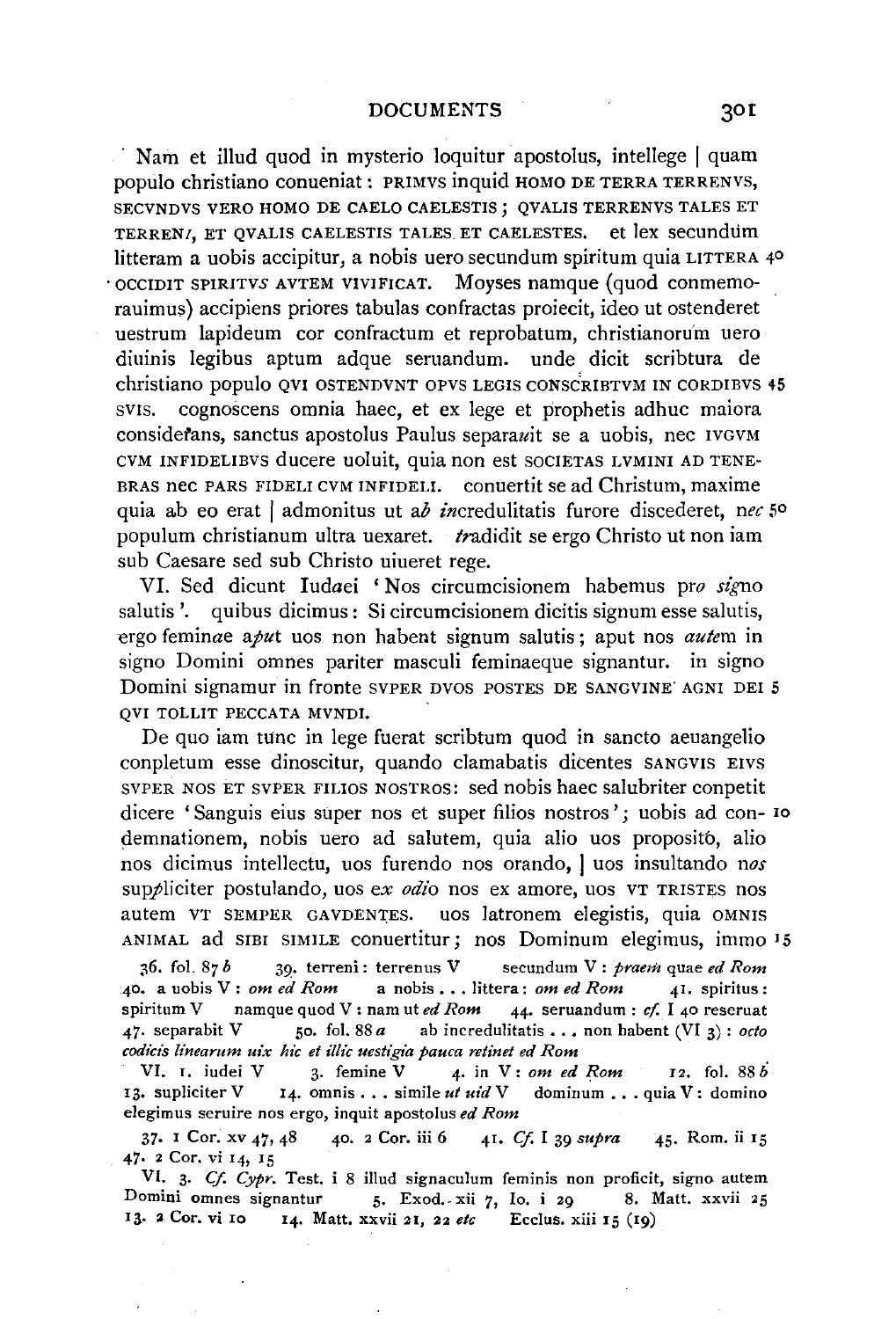magis Dominus nos elegit, quia DOMINI svMvs. uos secuti estis latronem Domino inproperantem, nos secuti sumus latronem Dominum adorantem et confitentem in crucem : DOMINE inquid MEMOR ESTO MEI CVM VENERIS IN REGNVM TVVM, cui Dominus ait AMEN DICO TIBI, HODIE MECVM ERIS IN PARADISSO. O beatum istum latronem, qui 20 HODIE MECVM ERIS IN PARADISSO. tantam repente meruit sànitatem et sub ipsa morte transiuit ad lucem. et isti duo latrones, unus uestram alter nostram ostendebat imaginem.

Occidistis Dominum, et gratulamini : occidistis quidem, sed non occidistis tamen; occidistis uoluntate, sed non occidistis in ueritate, quia CHRISTVS IN<sup>\*</sup>AETERNVM MANET, iacuit quidem corpus  $\|$  in  $25$  quia CHRISTVS IN<sup>\$</sup> AETERNVM MANET. monumento, sed Christus regriabat in caelo; non enim poterat includere modica petra totius Dominum creaturae et omnia in manu tenentem, iacebat ergo in modica ilia petra, sed totam tenebat undique creaturam, quia de ipso propheta dicebat IN MANV EIVS OMNES FINES TERRAE, et 30 PATER DILIGIT FILIVM ET OMNIA DEDIT IN MANV EIVS. si enim anima non includitur in monumento cum corpore, multo magis diuinitas includi non potuit. ergo uiuit Christus in aeternum, sicut et sanctus angelus Gabriel dicebat ad gloriosam Mariam REGNABIT IN DOMO IACOB IN AETERNVM ET REGNI EIVS NON ERIT FINIS.

VII. Et septuagesimo primo psalmo de ipso dicitur ORIETVR IN DIEBVS EIVS IVSTITIA ET ABVNDANTIA PACIS: quando dicebat QVI TE PERCVSSERIT IN MAXILLAM, PRAEBE ILLI ET ALTERAM; ET OVI VVLT TECVM IVDICIO CONTENDERE ET TVNICAM TVAM TOLLERE, DIMITTE ILLI 5 ET PALLEVM, quid IVSTIVS quid utilius quam inpatientem patientia I superare, et damnis potius uincere quam lucrando peccare? et *multa*  sunt praecepta IVSTITIAE Domini saluatoris in sancto aeuangelio designata. et ne longum sit totum dicere, post aliquanta sequitur ET ABVNDANTIA PACIS DONEC EXTOLLATVR LVNA. ABVNDANTIA PACIS, 10 quia ipse est fons purissimus pacis, in quo nullae sunt turbulentae lites, nulla amaritudo malitiae, sed omnis plenitudo dulcedinis omnisque tranquillitas bonitatis (de isto ipse Dauid propheta alio dicebat in loco GVSTATE ET VIDETE QVONIAM SVAVIS EST DOMINVS, BEATVS VIR QVI

18. inquid memor esto V; memento *ed Rom* 20. istum  $\ldots$  isti (*l.* 22) V; ipsum  $\ldots$  ipsi *ed Rom* 21. sanitatem V; sanctitatem *ed Rom* 25. fol. 89 $\alpha$ 21. sanitatem V: sanctitatem *ed Rom* 27. modica petra ... si enim anima (*l.* 30): *septem codicis linearum nullum remanet uestigium in ed Rom* 32. poterat *ed Rom* 33. regnauit V *uestigium in ed Rom* 32. poterat *ed Rom* 33· regnauit V

VII. 3· maxilla m V: *praem* dextram *ed Rom* prebe V qui V: *praem* ei *ed Rom* 6. fol. 89 *b* uincere V *ut uid:* opprimi *ed Rom* et multa sunt *conieci*: sunt enim *ed Rom* 9. extollatur (cf. *l.* 23) V *ut uid*: auferatur *ed Rom* Io. turbulente V

16. Rom. xiv 8 17. Luc. xxiii 39-43 25. Io. xii 34 29. Ps. xciv (xcv) **4**  30. Io. iii 35 33· Luc. **i** 33

**VII. I.** Ps. lxxi (lxxii) 7 2. Matt. v 39, 40 13. Ps. xxxiii (xxxiv) 9 (8)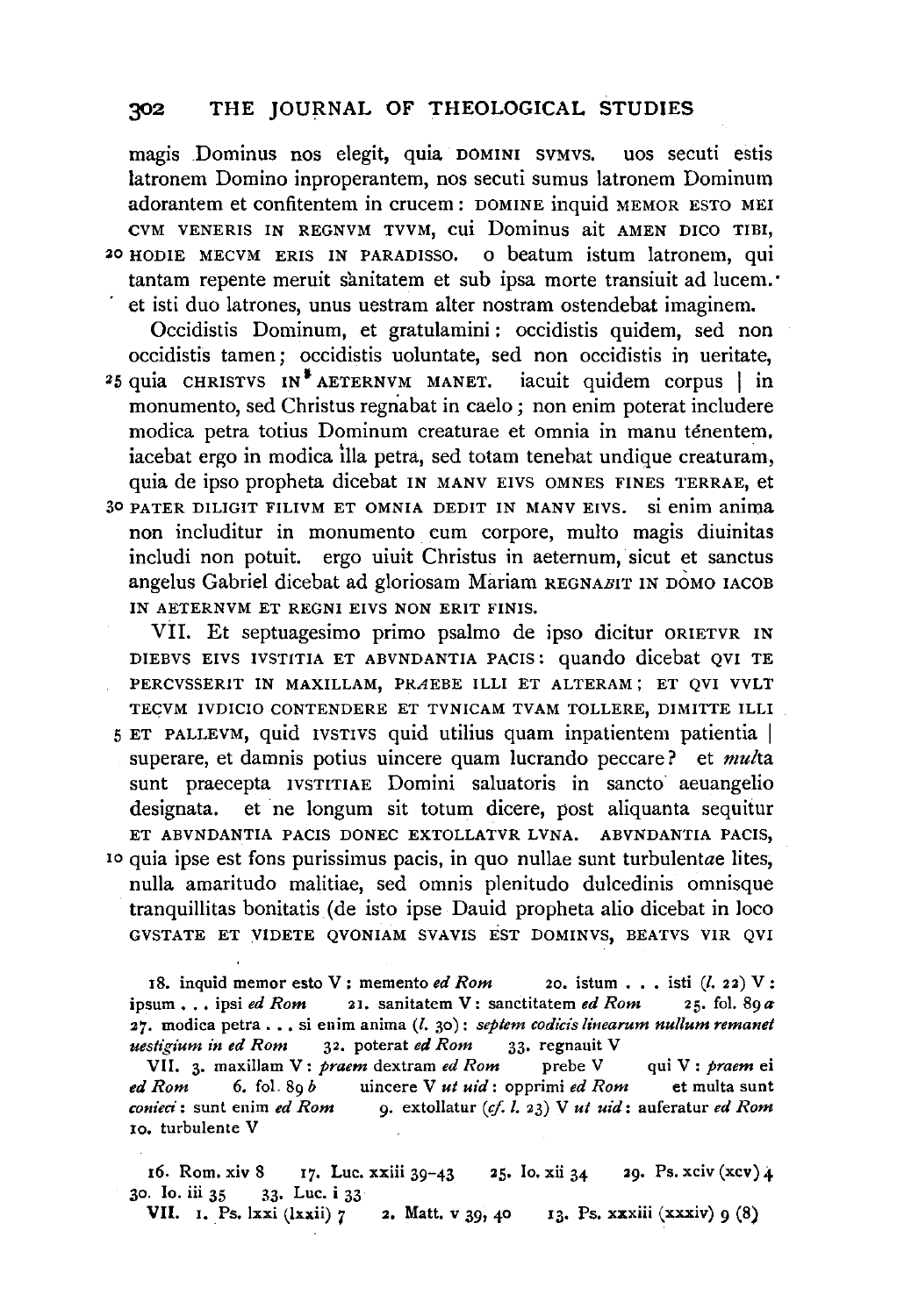SPERAT IN EVM), quia Dominus dicebat PACEM MEAM DO VOBIS, PACEM MEAM RELINQVO VOBIS, IN HOC enim SCIENT OMNES HOMINES OVOD 15 DISCIPVLI MEI ESTIS SI INVICEM DILIGATIS, et iterum dicebat BEATI PACIFICI QVONIAM IPSI FILII DEI VOCABVNTVR, BEATI PAVPERES SPIRITV<br>QVONIAM IPSORVM EST REGNVM CAELORVM. ET ABVNDANTIA inquid QVONIAM IPSORVM EST REGNVM CAELORVM, PACIS DONEC EXTOLLATVR LVNA: LVNA

*tenebrarum dissipat noctem adque luce claritatis serena <i>luna* 20 *dicitur aecclesia*, uel *quia crescit* adque decrescit tempore pacis uel persecutionis : crescit credentium lucris, et aliquando, *ut* diximus, tenebratur cum persecutione multi uexantur, sed postmodum EXTOLLITVR et erigitur cum ad caelestia regna, Domino auxiliante, perducitur. sequitur in psalmo ET DOMINABITVR A MARI VSQVE AD MARE ET 25 A FLVMINIRVS VSQVE AD TERMINOS ORBIS TERRAE, hoc est per uni-Uersas gentes et per totum mundum, qua se longe lateque diffusus oceani ambitus ducit, et omnium terrarum fines includit. sequitur IN CONSPECTV EIVS PROCIDENT ETHIOPES ET INIMICI EIVS TERRAM LINGENT. ETHIOPES illi sunt spiritus tenebrarum, qui IN CONSPECTV 30 Domini, id est in aduentu eius, turbati I

INIMICI inquid *EIVS* TERRAM LINGENT: ipsi serpentes qui lubricis  $g$ ressibus prou $\partial u$ ti duplicato adque contracto corpore in terra uoluuntur et uelut lassi adque fatigati non iam sedere, sed lambere TERRAM dicuntur; quomodo et isti *Iudaei* TERRAM lambiunt, hoc est terrenam 35 litteram et carnalem astutiam diligunt, spiritalem uero gratiam non requirunt. sequitur in psaJmo REGES *TARS/S* ET INSVLAE MVNERA OFFERVNT, REGES ARABVM ET SABA DONA ADDVCVNT, oriens et accidens; quod manifestatum est denuo in sancto aeuangelio, quando MAGI VENERVNT portantes MVNERA, AVRVM TVS ET MVRRA, AVRVM offerentes 40 ut regi praetiosam fidem, TVS suaue sacrificium laudis ut Deo, MVRRAM ad indicium et obsequium sepulturae. item AVRVM regi, TVS sacerdoti, MVRRAM sacrificio, quia Christus Dominus et rex est et sacerdos et sacrificium: quia rex est ipse ait, EGO AVTEM CONSTITVTVS SVM REX

19. fol. 90 a pacis . . . multi uexantur (*l. 23): nihil descripsit ed Rom, non*<br>*nnia restituere contigit Antonio Spagnolo* 31. fol. 90 b. Initio huius paginae tres *omnia restituere contigit Antonio Spagnolo* 31. fol. 90 *b. Initio huius paginae tres lineas describere non ualuit A. Spagnolo, sed nouem ed Rom* 33. uolbuntur V 35. lambiunt: lambire nonnisi e Venantio Fortunato laudat Neue-Wagener Formenlehre iii 252 terraenam V 37· tarsis: terrae *ut uid* V, *et ita ed Rom* 40. murra V: *fortasse legendum* murram *ut in* 11. 41, 43· *eandem munerum interpretationem habes in homilia S. Maximi* de Natale Domini (J. T. *S.* xvi 162) 42. fol. 91 *a*  sepolturae V

14. Io. xiv 27 - 15. Io. xiii 35 16. Matt. v 9 17. Matt. v 3 25. Ps. **Jxxi** (Jxxii) 8 ~9• *ib. 9* ,37; *ib.* 10 40. Matt. ii I, II 44- Ps. ii 6

303

*nefastam*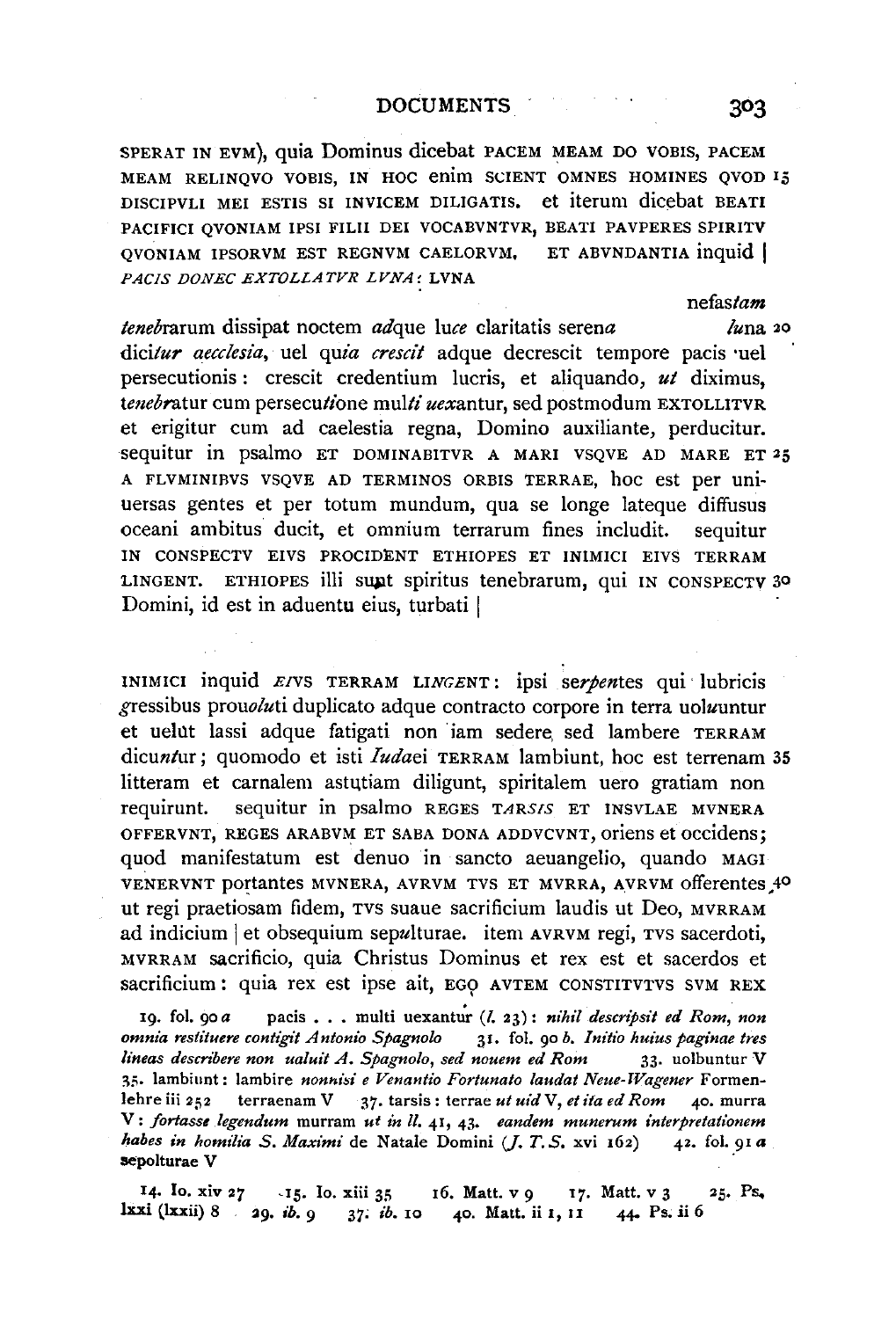- 45 AB Eo, quod sacerdos TV inquid ad eum Pater SACERDOS IN AETERNVM SECVNDVM ORDINEM MELCHISEDHEC, sacrificium apostolus Paulus ait QVI SE IPSVM OBTVLIT OBLATIONEM ET HOSTIAM DEO IN ODOREM BONAE SVAVITATIS. AVRVM TVS ET MVRRAM: AVRVM rex quaerit, id est electa corda, Tvs Deus orationes castas et bonas IN ODOREM BONAE
- 50 FRAGLANTIAE, MVRRAM ad sepulturam sanctorum, quia PRETIOSA EST IN CONSPECTV DOMINI MORS SANCTORVM EIVS. ergo undique populi ad Christum MVNERA perferunt. sequitur in psalmo ET ADORABVNT EVM OMNES REGES TERRAE, OMNES GENTES SERVIENT El. quod inpletum uidemus; quia ubique nomen Domini Christi adoratur ab omnibus
- ss regibus, dumtaxat I christianis, omnibusque gentibus. sed etsi sunt aliqui reges aut gentes aliquae quae nolunt adorare, sicuti et uos ludaei, manet career aeternus, manet iudicium Dei. DEVS ait propheta MANI-FESTVS VENIET, DEVS NOSTER ET NON SILEBIT. qui uenit 'in humilitate occultus, ueniet in potestate manifestus ': tunc VlDEBIT EVM OMNIS
- 6o CARO, id est omnis homo, quia OMNES · STABIMVS ANTE TRlBVNAL CHRISTI, VT RECIPIAT VNVSQVISQVE PROPRIA CORPORIS PROVT GESSIT, SlVE BONVM SIVE MALVM. nam et in ipso psalmo in capite ait DEVS IVDICIVM TVVM REGI DA ET IVSTITIAM TVAM FILIO REGIS, quia REX et FILIVS REGIS ipse est Dominus Christus ; et in conclusione psalmi
- 65 dicit REPLEBITVR GLORIA EIVS OMNIS TERRA. FIAT, FIAT, et nos dicimus consentientes sancto prophetae cum Domini uoce AMEN AMEN. hoc est 'Vere, fideliter'. iteratio autem sermonis ista confirmationem in se continet ueritatis. Deo gratias. ergo conuincuntur leuridenter ludaei.

VIII. Deo iuuante, sic dicamus contra eos non studio nocendi, ut eos deuictos perimamus. absit ! a nobis spiritale proelium pro hominum salute geritur, ARMA NOSTRA NON sint CARNALIA SED FORTIA A DEO. itaque saluare eos conuersos quaerimus, et sub regis nostri Christi 5 dicione conuertere. non ergo litem quaerimus quia ueritatem inquirimus. militamus enim sub rege pacifica et pacis castra sectamur; ideoque eos, ut dixi, uolumus de tempestiuis fluctibus erroris ad

48. suabitatis V 50. fraglantiae: *ita* V quia . . . sanctorum: om per *homoeoteleuton ed Rom* 53· serbient V 55· foL 91 *b* sS. silebit *ut uid* V: tardabit *ed Rom* 61. propria corporis: *sdl. non* Ta ~.a Toil Uwf1aTM *sed* Ta i~.a Toil  $\sigma \omega \mu a \tau$  os 62. in 1°: *om* V<sup>\*</sup>, *supplet* V<sup>2</sup> 65. repleuitur V 68. fol. 92 *a* 

VIII. 3. a V: *fortasse per dittographiam post* fortia 4. conuersos quaerimus V *ut uid:* cupimus *ed Rom* 5· dicione : *legere non potuit ed Rom* 6. enim : *om ed Rom* 7· tempestibis V

45. Ps. cix  $(cx)$  4 47. Eph. v 2 50. Ps. cxv 6  $(cxvi 15)$  52. Ps. lxxi  $(lxxii)$  11 57. Ps. xlix (1) 3: *Cypr.* de bon. pat. 22  $(413. 22)$  58. Cypr. de bon. pat. 23 (414. 22) 59. Is. xl 5 60. Rom. xiv 10, 2 Cor. v 10 62. Ps. lxxi (lxxii) **I** 65. *ib*. **18** 

VIII. 3.  $2$  Cor.  $x_4$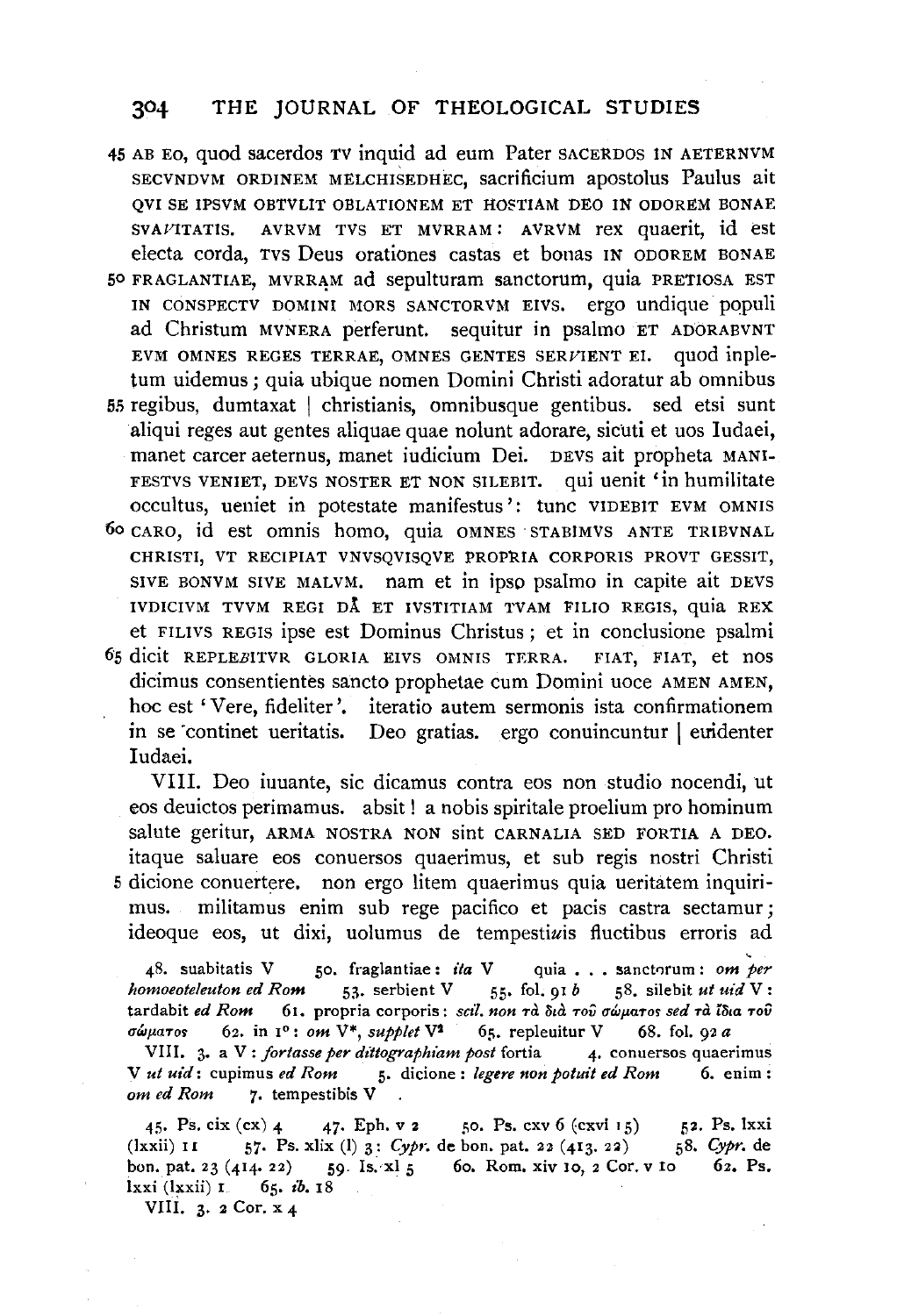DOCUMENTS 305

portum salutis perducere, et per atrium ueritatis in domum regalem Domini nostri introducere, ut fiant de inimicis amici et de antichristis christiani. uideant pascuam spiritalem, uideant (si merentur) caeleste Io conuiuium, uideant dominicam mensam adque sacrorum ministeriorum fulgentem ornatum, et cantent nobiscum cum Dauid propheta sanctissimo dicentes DOMINVS PASCIT ME ET NIHIL MIHI DEERIT: IN LOCO PASCVAE, IBI ME CONLOCAVIT et iterum OVAM AMABILIA SVNT TABERNA-CVLA TVA, DOMINE VIRTVTVM; CONCVPISCIT ET DEFICIT ANIMA MEA IN I5 ATRIA DOMINI.

Sed huic persuasioni contendunt impii Iudaei maluntque mori quam uinci, dicentes 'Nos unum colimus Deum, sicut scribtum est in libris Moysi NON ERVNT TIBI DII ALII ABSQVE ME et DOMINVM DEVM TVVM ADORABIS ET ILLI SOLI SERVIES et AVDI ISRAHEL DOMINVS DEVS TVVS 20 DOMINVS VNVS EST. hoc praeceptum' clamant 'patribus datum est, quod nos seruare oportet et conuenit'. quibus dicimus Dicite ergo, cur patres uestri relicto isto uno Deo ad idola conuersi sunt ET FECERVNT VITVLVM IN CHOREB ET ADORAVERVNT SCVLPTILE ET INMV-TAVERVNT GLORIAM SVAM IN SIMILITVDINEM VITVLI MANDVCANTIS 25 FENVM et SERVIEBANT MILITIAE CAELI. aiunt 'Illi uiderint: nos nescimus '. quibus dicimus Audite ergo et discite: ideo ista admonitio a Deo dabatur, ut ad se conuerteret I uniuersos, *et populum* praecipitem ad peccandum, et semper noua sibimet sacrificia conquirentem, a nefanda intentione frenaret et a uitiis *multis uel* inlecebris reuocaret. 30 conspirauerant enim iam isti in Aegyptum superstitionibus falsis animum dare et per carnes et diuersas aepulas luxuriose peccare. inde *sibi*  lucos, inde inlicita sacrificia praesumpsere, inde deos multos, inde falsa figmenta et inania idola. idcirco uolens eos, ut diximus, Dominus a tantis erroribus ad cultum suae maiestatis conuertere, sacro frequen- 35 ter intonabat eloquio dicens NON ERVNT TIBI DII ALII ABSOVE ME et DOMINVM DEVM TVVM ADORABIS ET ILLI SOLI SERVIES et AVDI ISRAHEL DOMINVS DEVS TVVS DOMINVS VNVS EST. nam Ut certo sciatis quae sit fides christiana, nos istum unum Dominum inuisibilem incorporalem  $in$ mortalem, sine origine et sine fine, credimus colimus et ueneramur  $|$  40

11. adque . . . ornatum : *om ed Rom* 12. nobicum V\* profheta V I+ fol. 92 *b* 17. contendunt: *ita* V *ut uid, sed legendumfortasse* contradicunt 21. praceptum  $V^*$  23. quur V 26. aiunt: adiunt V 28. fol.  $93a$  uniuersos ... luxuriose peccare (l. 32): nouem codicis lineas describere non ualuit ed *Rom, omniafere detexit A. Spagnolo* 30. fraenaret V 31. superstinionibus V *ut*  Jtid: *malis fortasse* super opinionibus 33· in de 1° V: + sibi 2° *ed Rom*  presumpsere V 39· istum V: ipsum *ed Rom* 

13. Ps. xxii (xxiii) 1, 2 14. Ps. lxxxiii (lxxxiv) 1, 2 (2, 3) 19, 20. Exod. **xx** 3 Deut. vi 13, vi 4: *Cypr.* ad Fort. 2 (322. 23, 24, 323. II) 23. Ps. cv (cvi) 19, 20 26. Act. vii 42, Hier. vii 18 36, 37. Exod. xx 3, Deut. vi 13, vi 4: if. *I.* 19 *supra* 

VOL.XX. X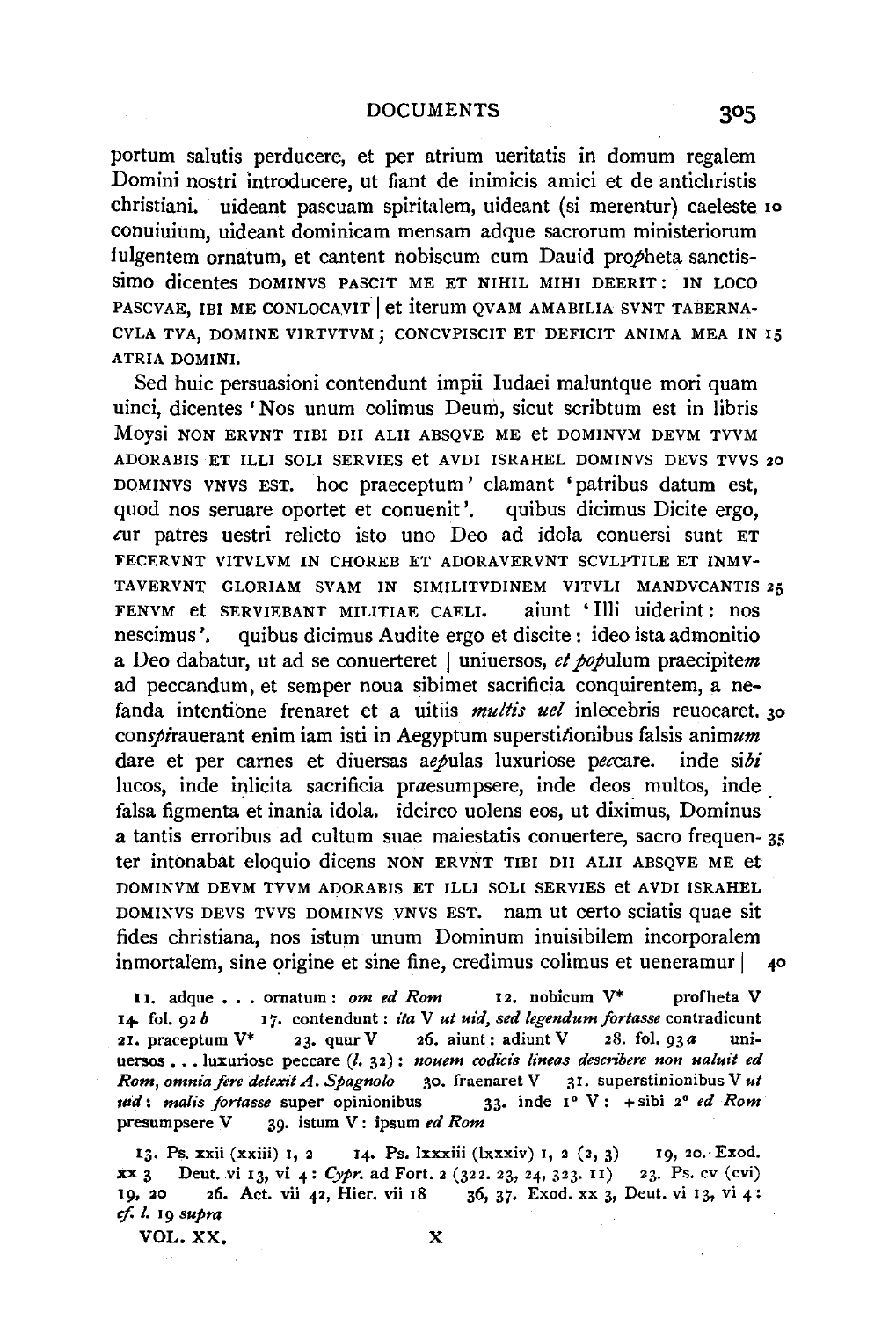sanctissimum

aut uidere aut audire mereamini.

IX. Sed quia studium gerimus praedicandae ueritatis, ideoque post *quae* diximus adhuc diuina sumimus testimonia ut probemus Christum Deum et Dei Filium esse, sicut iam in aliquantis exposuimus, dicit Deus omnipotens Pater ad Moysen in Deuteronomio de Christo Filio 5 SUO PROPHETAM SVSCITABO ILLIS DE FRATRIBVS EORVM SICVT TE, ET DABO VERBVM MEVM IN OS EIVS ET LOQVETVR AD EOS QVAECVMQVE DIXERO ILLI: ET SI QVIS NON AVDIERIT PROPHETAM ILLVM, EGO VINDI· CABO. et iterum in Regnorum legimus | libro SVSCITABO MIHI SACERDO-TEM FIDELEM QVI OMNIA QVAE SVNT IN CORDE MEO FACIET et in sancto <sup>10</sup> euangelio ipse Pater dicit HIC EST FILIVS MEVS DILECTISSIMVS IN QVO

- BENE CONPLACVI, IPSVM AVDITE. in ueteri testamento ait ET QV! NON AVDIERIT PRO)'HETAM ILLVM lNTER!ET DE POPVLO SVO: in *nouo* dicit IPSVM AVDITE: uide quam similis sibi sermo et conueniens sit, ut ipse probetur esse PROPHETA qui est Christus Dominus FILIVS Dei. Propheta
- <sup>15</sup> dicitur Patris, sed est Dominus prophetarum : Patris merito propheta, ut auctoris sui praedicator, ceteris autem gratiam propheiiae ipse contribuens. nam sicut Propheta et Angelus uocatur a Patre, ita scribtum est ECCE MITTO ANGELVM MEVM ANTE FACIEM TVAM, QVI PRAEPARABIT VIAM TVAM ANTE TE, OBSERVA EVM ET OBAVDI El ET NE FVERIS INO·
- 20 BOEDIENS El, NON ENIM DEERIT TIBI : NOMEN ENIM MEVM EST IN ILLO. unde et ipse Dominus Christus dicebat in sancto aeuangelio | EGO VENI IN NOMINE PATRIS MEI ET NON SVSCEPISTIS ME: CVM ALIVS VENERIT IN NOMINE SVO, ILLVM ACCIPIETIS. et Dauid dicebat BENEDICTVS QVI VENIT IN NOMINE DOMINI.
- <sup>25</sup>Sed dicit Iudaeus: 'Nos non credimus nee uobis nee aeuangelio.' accedamus ergo paulo latius ad diuinas Moysi et ceterorum prophetarum Iitteras, et inde ueritatis regulam perquiramus, et quae iam protulimus

fol. 93 *b. Initio huius paginae nouem lineae deficiunt eheu in editione nostra, decem in ed Rom* 

IX. I. praedicande V 2. que V 4. deutoronomio V 5. profhetam V 6. meum V: eius *ed Rom* 7• profhetam V S. fol. 94 *a* libro V: *om ed Rom* 9· omnia V: in omnia *ed Rom* sancto V: *om ed Rom* II. conplacuit V in ueteri . . . quam similis (l. 13) V: *plura deficiunt in ed Rom* 12. profhetam V 13. sit ut ipse V: ipsis sit ipse *ed Rom* 14. prouetur V: probatur *ed Rom* profheta V profheta 2° V 15. profhetarum V profheta V I6. predicator V profhetiae V 17. profheta V 1S. preparauit V 19. ante te V: om ed Rom 21. fol. 94  $b$  22. suscepisti V *ut uid* 25. dicit  $\ldots$  Moysi (*l.* 26): dicitur *(cet om) ed Rom* iudeus V 26. profhetarum V

 $X \times E$ . Deut. xviii 18, IO.  $S$ . I Reg. ii 25 ID. Matt. xvii  $\epsilon$  IS. Exod. xxii 30, 21 *(Cypr. Test. ii 5 [67, 18]*), Marc. i 2 21 Jo. v 43: *Cypr*. Test. ii Ir 23. Ps. cxvii (cxviii) 26: *Cypr.* Test. ii 15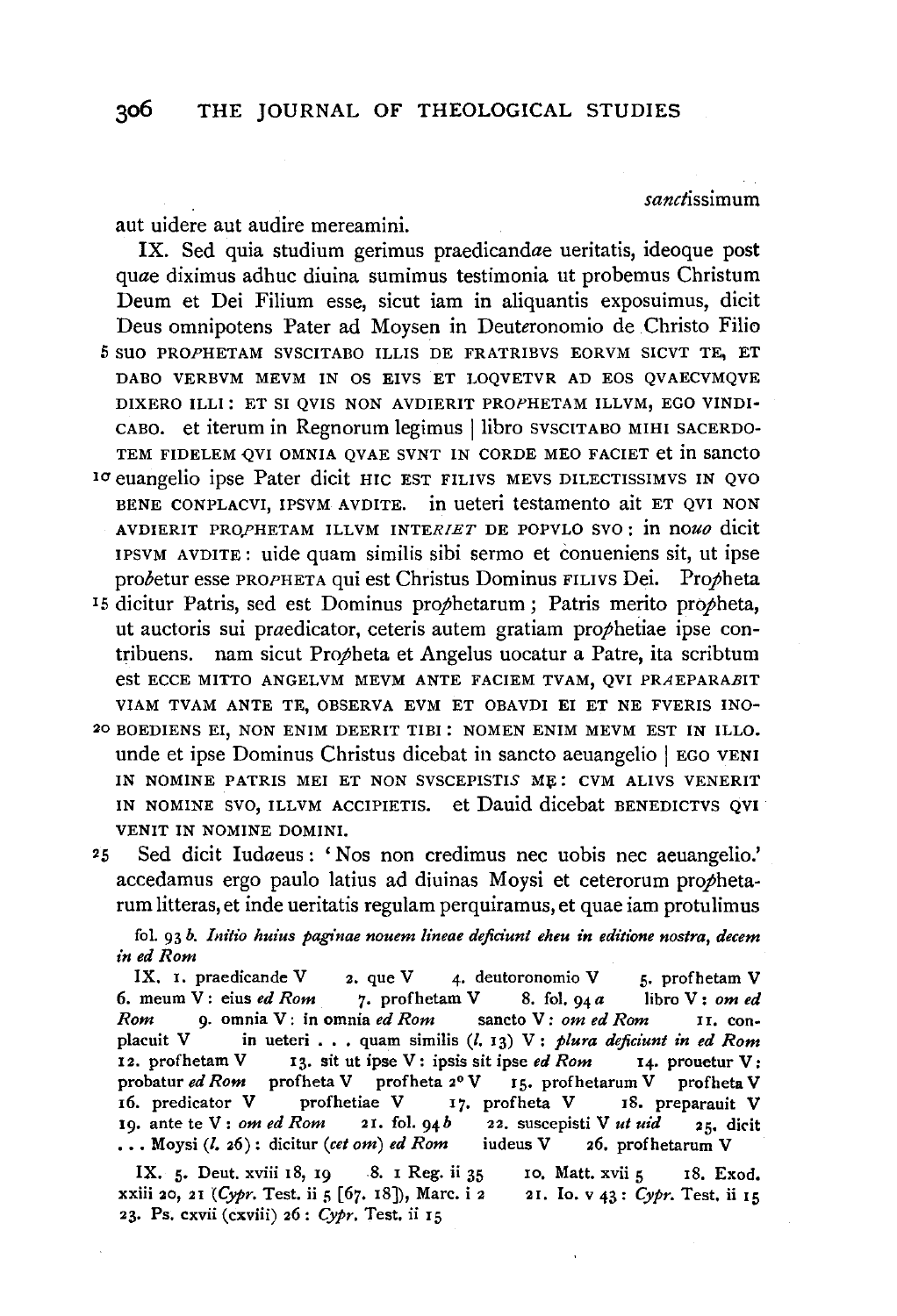repetamus. dicit beatus Moyses in libro Geneseos inluminatus Spiritu sancto IN PRINCIPIO FECIT DEVS CAELVM ET TERRAM: adtende statim illud quia a PRINCIPIO coepii: et PRINCIPIVM nominauit, quod nos 30 intellegimus Christum, PRINCIPIVM dictum IN quo DEVS Pater FECIT CAELVM ET TERRAM; caelestia pariter et terrena IN Christo fecit, id est in ipsius uirtute qui iubentis inperio ministrabat. IN ipso FECIT qui quod iussum est adinpleuit, quia de Patre scribtum est | IPSE DIXIT ET FACTA SVNT, IPSE MANDAVIT ET CREATA SUNT. omnia ergo IN 35 PRINCIPIO, id est in Christo, FECIT DEVS, CAELVM ET TERRAM. nam (quia, licet iam superius dixerimus, iterum repetimus, ne forsitam *uestrae* aures aperiantur et percipiantuerbum Dei), Christus PRINCIPIVM *esse* manifesta ratione probatur. *ex ipsius* enim persona propheta *c/amaf* DOMINVS CREAVIT ME PRINCIPIO VIARVM SVARVM IN OPERA SVA, *40*  ANTE SAECVLA FVNDAVIT ME; et iterum ex persona Sapientiae ipse Christus de se dicit per prophetam EGO EX ORE ALTISSIMI PRODIVI, PRIMOGENITA ANTE OMNEM CREATVRAM. ergo in isto Filio et per istum, sicut saepius dictum est, Deus Pater omnipotens omnia fecit, sicut iterum in psalmo dicebat IN CAPITE LIBRI SCRIBTVM EST DE ME. *45* 

Sed dicit Iudaeus: 'Ipse qui dixit, ipse et fecit.' cui dicimus: Et quid necesse erat ut diceret, si non erat alius qui audiret et faceret? numquid sibi | dicebat FIAT.

Sed iterum dicit Iudaeus: 'Ad angelos dixit.' quibus dicimus: Sed non sic refert scribtura FECERVNT ANGELI, sed habet ET FECIT 50 DEVS.

X. Clamat *autem* Iudaeus et dicit : 'Quomodo *dicitis christiani* filium habere Deum? *numquid filium* Deus inuisibilis et *incorruptibilis* genuit?' quibus iterum respondemus : Sicut Dominus ait *EGO DIXI* DII ESTIS ET FILII ALTISSIMI *OMNES*; SI ILLOS DIXIT DEOS et filios Altissimi AD QVOS SERMO DEI FACTVS EST, ET NON POTEST SOLVI SCRIBTVRA, MIHI ait 5 Dominus IRASCIMINI QVIA DIXI FILIVS DEI SVM? SI NON FACIO OPERA PATRIS MEI, NOLITE MIHI CREDERE j QVOD SI MIHI NON VVLTJS CREDERE,

32. terraena V 34· qui quod V: quidquid *ed Rom* fol. 95 *a* 36. id est in Christo V: *om ed Rom* nam quia ..• dominus(/. 40): *sexfere codicis lineas legere non potuit ed Rom* 39- prophete *ut uid* V 42. profhetam V prodibi V 44. sepius V  $\begin{array}{r} 45. \text{ in } \text{capite}: \text{ } s \text{.} \text{ Gen. i } \text{I} \qquad \text{ } 46. \text{ } \text{index } \text{V} \qquad \text{ } 48. \text{ } \text{fol. } \text{ } 95 \text{ } b \end{array}$ 49. iudeus V 50. sic refert . . . genuit  $(X_2)$ : *per sex codicis lineas deficiunt nonnulla in apographo Antonii Spagnolo, plura in ed Rom* 

X. I. iudeus V<sub>3</sub>. ait . . . omnes *partim. legit A. Spagnolo, lacunas ego S'JPPleui:* nonne dictum est in lege uestra quia ego dixi Dii estis et filii Altissimi carissimi *ed Rom* 5· solbi V 6. dixit *ut uid* V 7• quod si V: si autem facio, et si *ed Rom* 

29. Gen. i 1 34. Ps. cxlviii 5 40. Prov. viii 22, 23 42. Ecelus. xxiv 3 45· Ps. xxxix (xi) 8 (7) :;o. Gen. i *27* 

**X.** 3. Ps. lxxxi (lxxxii)  $6$  4. Io. x  $34-38$ 

307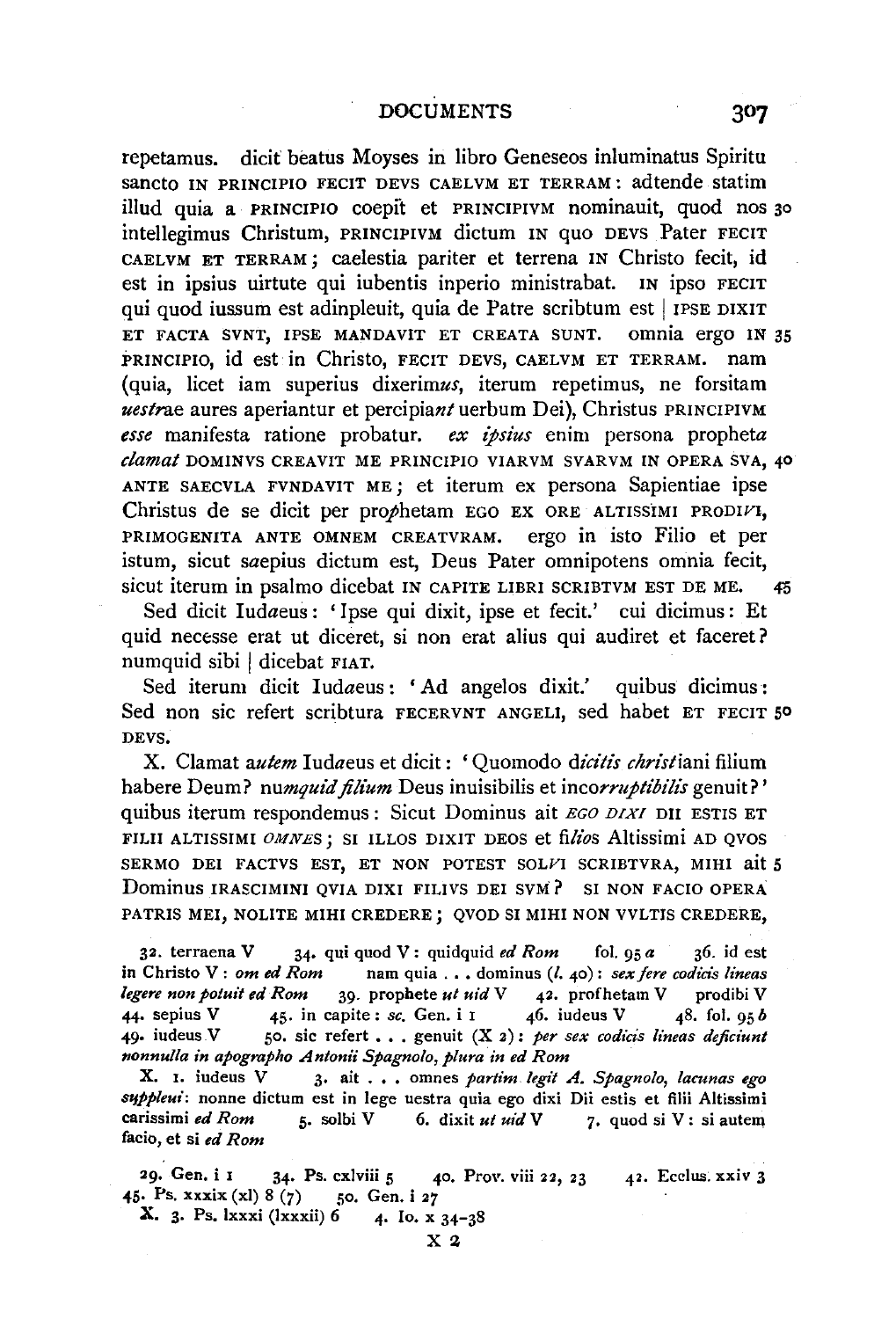VEL OPERIBVS CREDITE. deinde dicimus: Quid uidetur Iudaeis illud quod ait Dauid ex persona sine dubio Christi DOMINVS DIXIT AD ME, 10 FILIVS MEVS ES TV EGO HODIE GENVI TE? et iterum ex persona Patris dicit ipse propheta sanctissimus Dauid | ad Filium TECVM PRINCIPIO IN DIE VIRTVTIS TVAE IN SPLENDORIBVS SANCTORVM, EX VTERO ANTE LVCIFERVM GENVI TE: quem genuit, uel de quo, dicat Iudaeus.

Dicit ergo : 'Creditis quia genuit Deus?' respondemus : Sic pro-15 phetae dixerunt, et ita nos credimus, genuit enim, sed ut Deus, inpassibiliter incorruptibiliter ineffabiliter, et *ut* prius dictum est, *spiritus* spiritum Deus *Deum,* sancte diuine genuit, *sicut* decuit Deo generare. genuit Dominus Dominum, lux lucem, splendor splendorem, potens potentem, rex regem, unus unum, solus solum, aeternus aeternum, 2o uirtus uirtutem, creator creatorem. et haec iam diximus, et dicimus, ut ualemus : ceterum illud inexplicabile est et indicibile, quod est Pater et Filius, Filius Patris, Verbum Patris, uirtus et sapientia Patris, in quo et per quem fecit Pater omnia. hoc Verbum intellege Filium Dei, quem misit pro salute mundi, sicut propheta dixit MISIT VERBVM SVVM 25 ET SANAVIT EOS. I ergo Filius Dei dicitur qui est Verbum Patris: non ut tu cameo et culpabili sensu intellegis, Deum carnaliter nos dicere genuisse. nam audi Eseiam sanctum prophetam de Christo dicentem GENERATIONEM AVTEM EIVS QVIS ENARRABIT? numquid dici uel explicari potest quomodo Pater Filium genuerit siue Verbum protulerit? 30 Dicit Iudaeus : 'Volo intellegere quemadmodum ista de Christo credatis.' ad quem dicimus : Audi, scribtum est Patre dicente TECVM PRINCIPIO IN DIE VIRTVTIS TVAE IN SPLENDORIBVS SANCTORVM, EX VTERO ANTE LVCIFERVM GENVI TE. qui dicit TE alium ostendit esse,

hoc est secundum a se Filium suum, ad quem dicit TE: TE qui dicit 35 et sui loquentis et ad quem loquitur duas declarat esse personas. EX VTERO ait ANTE LVCIFERVM GENVI TE: VTERVM hie maiestatis sensum intellege, inenarrabilem plenitudinem profundumque | mysterium Dei, inconpraehensibilem sapientiam; ANTE LVCIFERVM GENVI TE uel ante caeli ornatum uel ante Spiritus sancti initium, quia ipse Spiritus sanctus 4o LVCIFER dicitur, qui lucem ueritatis et bonae fidei mentibus humanis infundit, quique per prophetas aeterni solis Christi ut LVCIFER aduentum saepissime nuntiauit.

8. uidetur V: + dictum *ed Rom* 11. profheta V fol. 96 *a* 13. uel de quo ... sicut decuit (l. 17): *dimidiam fere partem legere non ualuit ed Rom* 14. profhetae V 16. et ut *scripsi*: et V *ut uid* 17. sancte diuine, cf. II 46 : sanctae diuinae *ut uid* V 24. profheta V 25. sanabit V fol. 96 *b* 27. profhetam V 29. sine V: deus *ed Rom* 30. dicit ludaeus (iudeus V): *om ed Rom* queadmodum *ut uid* V 36. sensum V: *fortasse legendum* sensu *uel* sinum 37. intelligo *ed Rom* inenarrabile *ut uid* V fol. 97 *a* 39. ipse: ispse V 40. et bonae: et bone V; *mallem*  $\text{adque}$  41. profhetas V 42. sepissime V

9· Ps. ii *7* 11. Ps, cix (ex) 3 16. *Cf* 11 46-50 22. I Cor. i 24 Gen. i 1, lo. i 3 24. Ps. cvi (cvii) 20 28. Is. liii 8 31. Ps. cix (cx) 3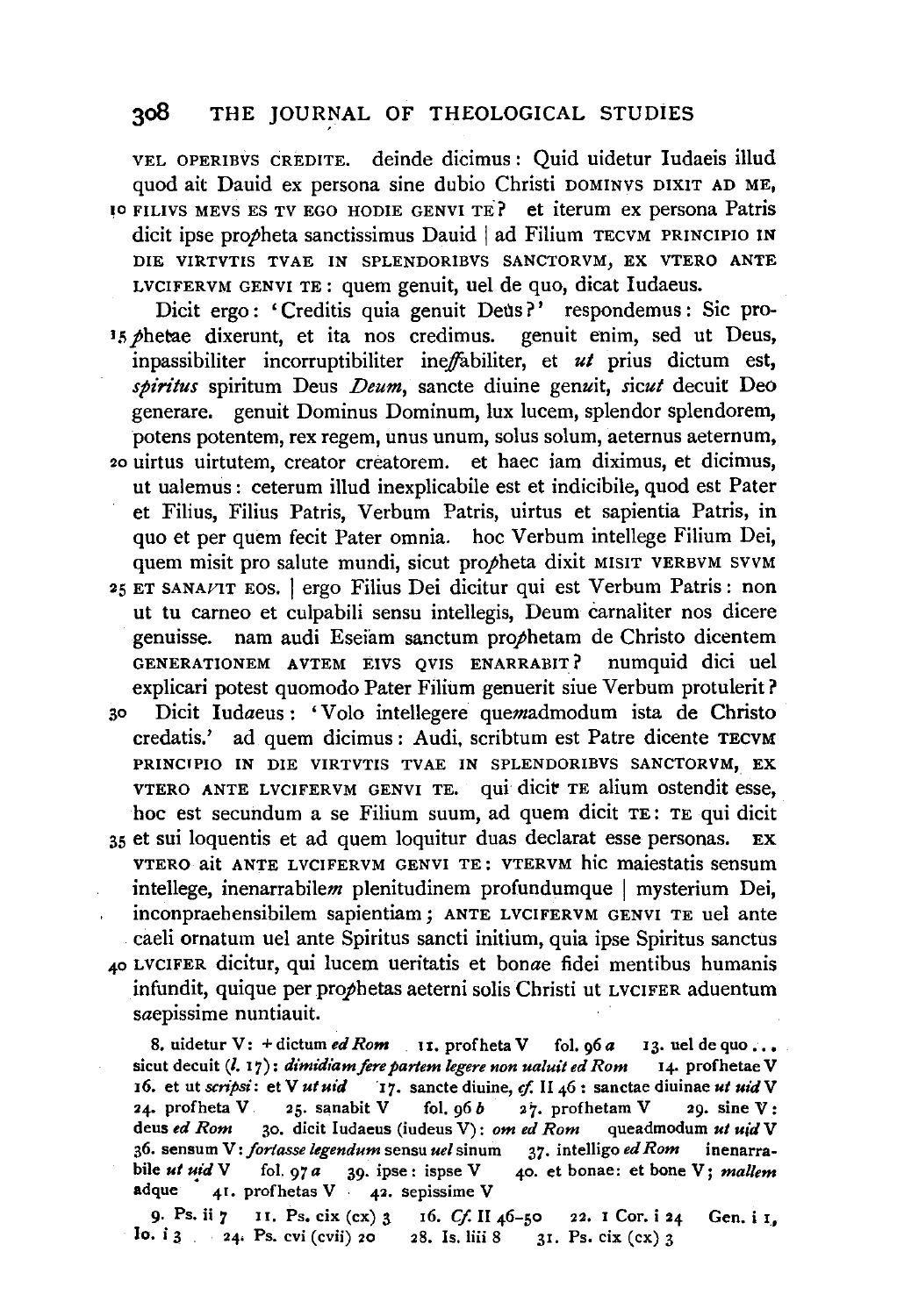XI. Nam iste Dominus Christus Filius Dei multis sanctis et ante uisus est et prius apparuisse dinoscitur ; Abrahae et lacob et Moysi, et filiis Israhel IN COLVMNA IGNIS et NVBIS, de quo Deus Pater dixerat ECCE EGO MITTO ANGELVM MEVM ANTE FACIEM TVAM QVI PARABIT VIAM TVAM ANTE TE; et filio Naue ipse uisus est, *cui* et dicebat EGO SVM 5 PRINCEPS MILITIAE VIRTVTIS DOMINI. utique et Filius est Patris, et ANGELVS eius dicitur id est nuntius, et PROPHETA et SACERDOS et PVER et ADVOCATVS et VIRTVS et SAPIENTIA et cetera.' nam quia Abrahae uisus est, audi scribturam dicentem | VOCAVIT ANGELVS DOMINI ABRA-HAM DE CAELO ET AIT, ABRAHAM ABRAHAM NE INICIAS MANVM TVAM 10 SVPER PVERVM NEQVE FECERIS El QVICQVAM: NVNC ENIM COGNOVI QVIA TIMES DOMiNVM DEVM TVVM ET NON PEPERCISTI FILIO TVO DILECTISSIMO PROPTER ME; et quando uenerunt TRES VIR! et apparuerunt sedenti AD ILICEM MAMBRE, unde in sequentibus *ita* inuenies scribtum quia PLVIT DOMINVS A DOMINO IGNEM ET SVLFVR super duas 15 ciuitates Sodomam et Gomoram. audis quia DOMINVS A DOMINO PLUIT : quis DOMINVS A quo DOMINO, nisi Filius a Patre? nam ipse apparuit *et* Jacob, et CONLVCTATVS EST CVM EO, unde ait ipse Jacob VIDI DEVM FACIE AD FACIEM, ET SALVA FACTA EST ANIMA MEA: utique in figura corporis Christum uiderat quam erat postea suscepturus, cum quo et 20 CONLUCTATVR. nam de Patre scribtum est OVEM VIDIT HOMINVM NEMO NEQVE VIDERE POTEST; et· iterum NON POTEST ait ipse Deus Pater HOMO FACIEM MEAM VIDERE ET VIVERE. ipse ANGELVS | DOMINI qui et Christus APPARVIT Moysi in rubo IN IGNE, ipseque dixit EGO SVM DEVS ABRAHAM ET DEVS ISSAAC ET DEVS IACOB: qui dictus est ANGELVS 25 primo DOMINI in igne apparuisse, ipse locutus deinde dicitur et dixisse EGO SVM DEVS ABRAHAM et ISAAC et IACOB. Jesu quoque filio Naue in ripa fiuminis stanti AD HIERICO apparuisse refertur ipsum Dominum Christum gladium tenentem IN MANV, cui cum diceret Iesus REX NOSTER ES AN ADVERSARIORVM? ait Dominus ad eum EGO SVM PRINCEPS  $_{20}$ MILITIAE VIRTVTIS DOMINI. iste est PRINCEPS principatum gerens,

XI. 5. cui: qui V 7. profheta V 9. fol. 97 *b* uocabit V 10. ne inicias *scripsi*: ne inficias *ut uid* V, non extendes *ed Rom* II. neque feceris . . . mambre (I. 14): *legere non potuit ed Rom* I4. ita *scripsi:* ibi *ut uid* V I7. quis: quia *ut uid* V: qui *ed Rom* I8. et: ei *ut uid* V 20. et conluctatur *scnpsi:* et conluctatus *ut uid* V; *malts forlasse* est conluctatus *cum ed Rom* 23. fol. 98 *a*  :14. et V : *jorlasse legendum* est 26-28. loculus ••• Iesu quoque ••• refertur: *haec quattuor uerba legere non potuit ed Rom* 29. rex : *ita ut uid* V, *cf. I.* 32 31. principatum gerens *scripsi:* principatum querens V

XI. 3. Exod. xiii 21 4. Exod. xxiii 20, Mark i 2 5. Ios. v 14 7. Deut. xviii 18 : I Reg. ii 35 : Is. lii 13 : I lo. ii 1 : 1 Cor. i 24 9. Gen. xxii 11, 12 I3· Gen. xviii I, 2 . 15. Gen. xix 24 I8. Gen. xxxii 24, 30 21. I Tim, vi 16 22. Exod. xxxiii 20 23. Exod. iii 2, 6 28. Ios. v 13, 14